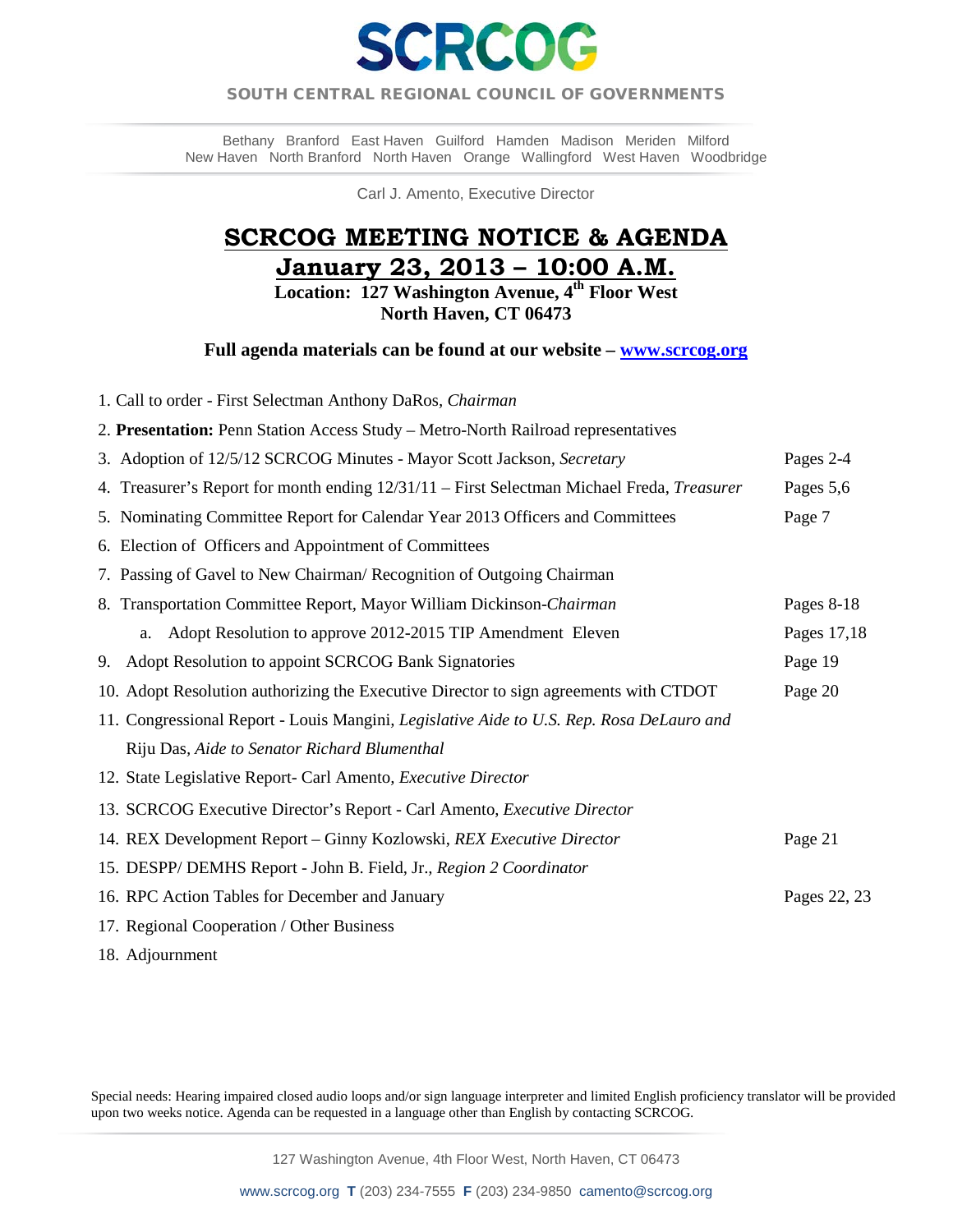

*Planning for Our Region's Future*

Bethany Branford East Haven Guilford Hamden Madison Meriden Milford New Haven North Branford North Haven Orange Wallingford West Haven Woodbridge

### Carl J. Amento, Executive Director

| TO:      | <b>SCRCOG Board</b>                       |
|----------|-------------------------------------------|
| FROM:    | <b>Mayor Scott Jackson, Secretary</b>     |
| DATE:    | <b>January 16, 2013</b>                   |
| SUBJECT: | <b>SCRCOG Minutes of December 5, 2012</b> |

### *Present:*

 $\overline{\phantom{a}}$ 

| Bethany         | First Selectwoman Derrylyn Gorski                                |
|-----------------|------------------------------------------------------------------|
| <b>Branford</b> | First Selectman Anthony DaRos-Chairman                           |
| East Haven      | Mayor Joseph Maturo                                              |
| Guilford        | First Selectman Joseph Mazza                                     |
| Hamden          | Mayor Scott Jackson--Secretary                                   |
| Madison         | First Selectman Fillmore McPherson                               |
| Meriden         | <b>Lawrence Kendzior, proxy for Mayor Michael Rohde</b>          |
| Milford         | <b>Stephen Fournier, proxy for Mayor Benjamin Blake</b>          |
| New Haven       | Mayor John DeStefano, Jr.                                        |
| North Branford  | <b>Mayor Anthony Candelora</b>                                   |
| North Haven     | First Selectman Michael Freda - Treasurer                        |
| Orange          | First Selectman James Zeoli                                      |
| Wallingford     | Mayor William Dickinson                                          |
| West Haven      | Mayor John Picard – Vice-Chairman                                |
| Woodbridge      | <b>Anthony Genovese, proxy for First Selectman Edward Sheehy</b> |
|                 |                                                                  |
|                 |                                                                  |

SCRCOG Staff Carl J. Amento – *Executive Director* Steve Dudley, Al Ruggiero, James Rode, Eugene Livshits, Chris Rappa

*Other Guests:* Brian Mercure*, CT DOT;* Melissa Guerrero and Ellen Cupo*, Parsons Brinkerhoff;*; Miriam Brody, *Hamden-North Haven League of Voters*; Mary Bigelow, *Greater New Haven Transit District*; Ginny Kozlowski and Barbara Malmberg, *REX Development*; Lori Vitagliano, *Regional Water Authority;* Louis Mangini and Sarah Mamula, *Office of Congresswoman Rosa DeLauro*; Riju Das, *Office of Senator Richard Blumenthal*; Tom Carriglio, *United Illuminating*

### 1. **Call to order and Introductions:**

Chairman Anthony DaRos called the meeting to order at 10:05 a.m. All present introduced themselves.

- 2. **Presentation: An Update on the I-95 New Haven Harbor Crossing Corridor Improvement Program-** Brian Mercure, *Assistant District Engineer, CT DOT* and Melissa Guerrero*, Public Information Coordinator, ParsonsBrinkerhoff*
- 3. **Adoption of October 24, 2012 SCRCOG meeting minutes:**

Mayor Jackson presented the minutes as shown on Pages 2-4 of the agenda packet. Mayor Jackson moved that the minutes be approved. Mayor Dickinson seconded the motion. It was approved by all except Anthony Genovese and Mayor Candelora who abstained.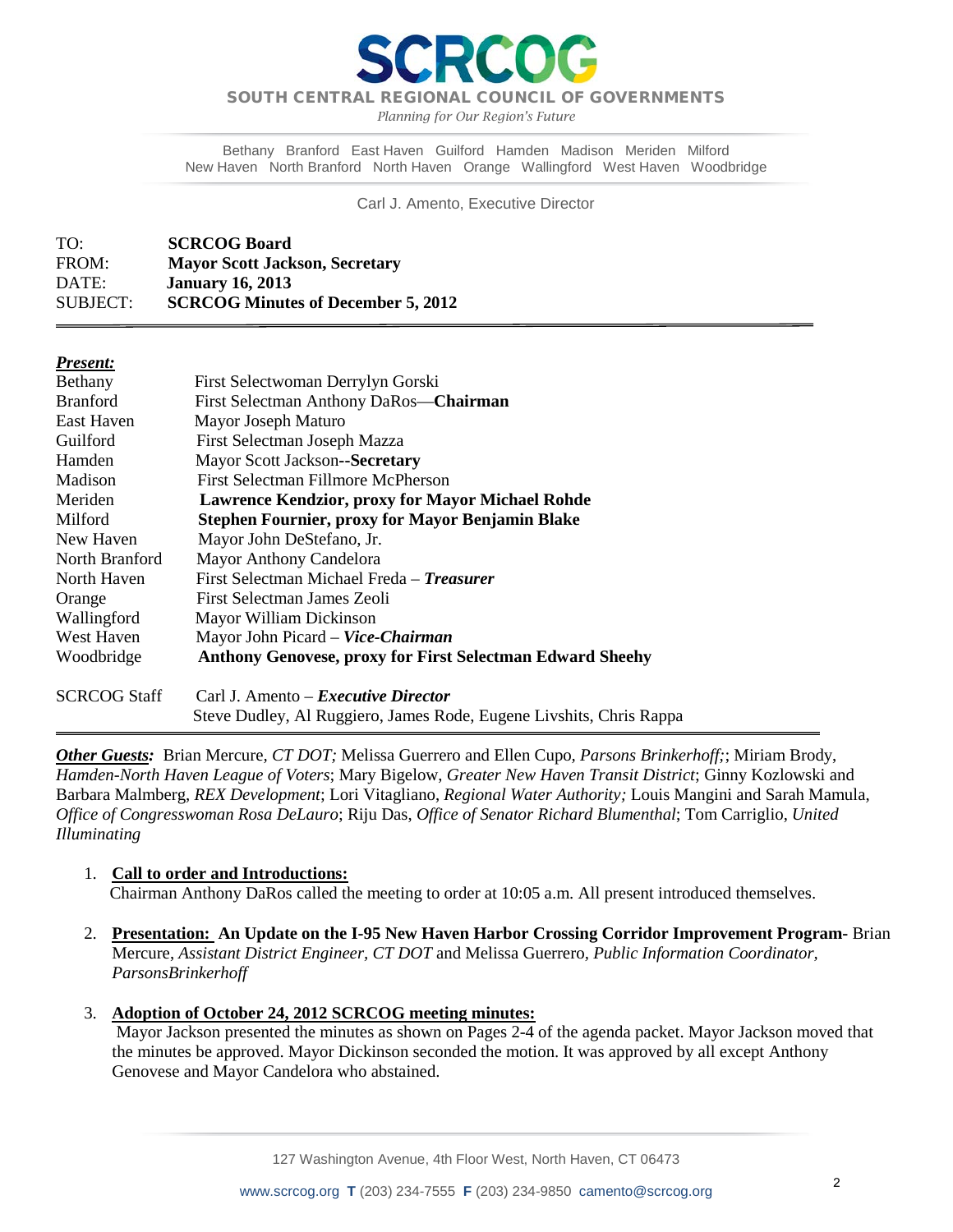# 4. **Treasurer's Report for month ending October 31, 2012:**

First Selectman Freda presented the Treasurer's Report which is found on pages 5 and 6 of the agenda packet. Our balance sheet shows that we have \$334,111 in cash and investments and \$134,939 due from CT DOT for transportation planning. Expenses seemed appropriate for the month. First Selectman Freda moved for acceptance of the Treasurer's Report. Mayor Picard seconded the motion, which carried unanimously.

## 5**. Transportation Committee Report**:

Mayor Dickinson presented the Transportation Committee Report contained on pages 7-14 of the agenda packet. Mayor Dickinson moved for the approval of 2012-2015 TIP Amendment Ten. Mayor Maturo seconded the motion. It passed unanimously.

# 6. **Adopt Preliminary Dues for FY 2013-2014**

Executive Director Amento referred the members to page 15 of the agenda packet where there is a preliminary "not to exceed" dues schedule calling for no increase in the per capita rate (\$0.27) for FYE 2014. There are some minor adjustments in some members' dues amounts due to shifts in population. Mayor Maturo moved to adopt the preliminary dues rate. Mayor Picard seconded. The motion was approved unanimously.

# **7. Appoint Nominating Committee for 2013**

Chairman DaRos appointed First Selectman McPherson, Chairman, and First Selectman Freda and Mayor Jackson as members of the Nominating Committee.

# **8. Resolution Authorizing Application for Regional Performance Incentive Grant (Continued Development of Regional GIS Data Services):**

Executive Director Amento explained that Regional Performance Incentive Grant applications are due to OPM by December 31, 2012. SCRCOG was recently awarded a Regional Performance Incentive Grant in the approximate amount of \$600,000 for creation of a web-based regional GIS program. SCRCOG proposes to expand the functionality of the GIS data services to be offered at the regional level by creating new datasets from high resolution digital aerial photography. The aerial photography will be used to create detailed datasets that are currently not available on the regional level such as seamless parcel boundaries, building footprints and 2-foot contours, which will be useful to municipal staff. The datasets will be made available directly to the participating municipalities as well as via access to a web-based system through the forthcoming Regional GIS Program. First Selectman Zeoli moved to approve the resolution on page 16 of the agenda packet. First Selectman Freda seconded the motion, which passed unanimously.

# **9. Resolution Authorizing Application for Regional Performance Incentive Grant (Regional Study for Potential TOD Development of Municipal Transit Centers):**

Executive Director Amento indicated that SCRCOG would like to submit a second application for a Regional Performance Incentive grant before the deadline on December 31, 2012. In this application, SCRCOG would propose to develop a Transit Oriented Development (TOD) plan for the region with a focus on existing and potential train stations. The plan would include the stations on the Metro-North, Shoreline East and New Haven-Hartford-Springfield rail lines. TOD is a compact, mixed-use, pedestrian-friendly development within a half mile of transit. The importance of examining TOD from a regional perspective is that ridership will come from beyond the boundary of the municipality hosting the transit facility. First Selectman Mazza moved to approve the resolution on page17 of the agenda packet. Mayor Candelora seconded the motion, which passed unanimously.

## **10. Congressional Report:**

Louis Mangini, Legislative Aide to U.S. Representative Rosa DeLauro, reported that the "fiscal cliff' negotiations include extension of unemployment benefits. He urged any members in need of assistance with the aftermath of Hurricane Sandy to call the Congresswoman's office. Riju Das, Aide to Senator Richard Blumenthal, noted that the Governor has requested \$3.8 billion in relief funds for Hurricane Sandy. \$600,000 of the request is for damage restoration, and \$3.2 billion is for future hazard mitigation. The CT Congressional delegation is working hard to obtain the funds requested for the state.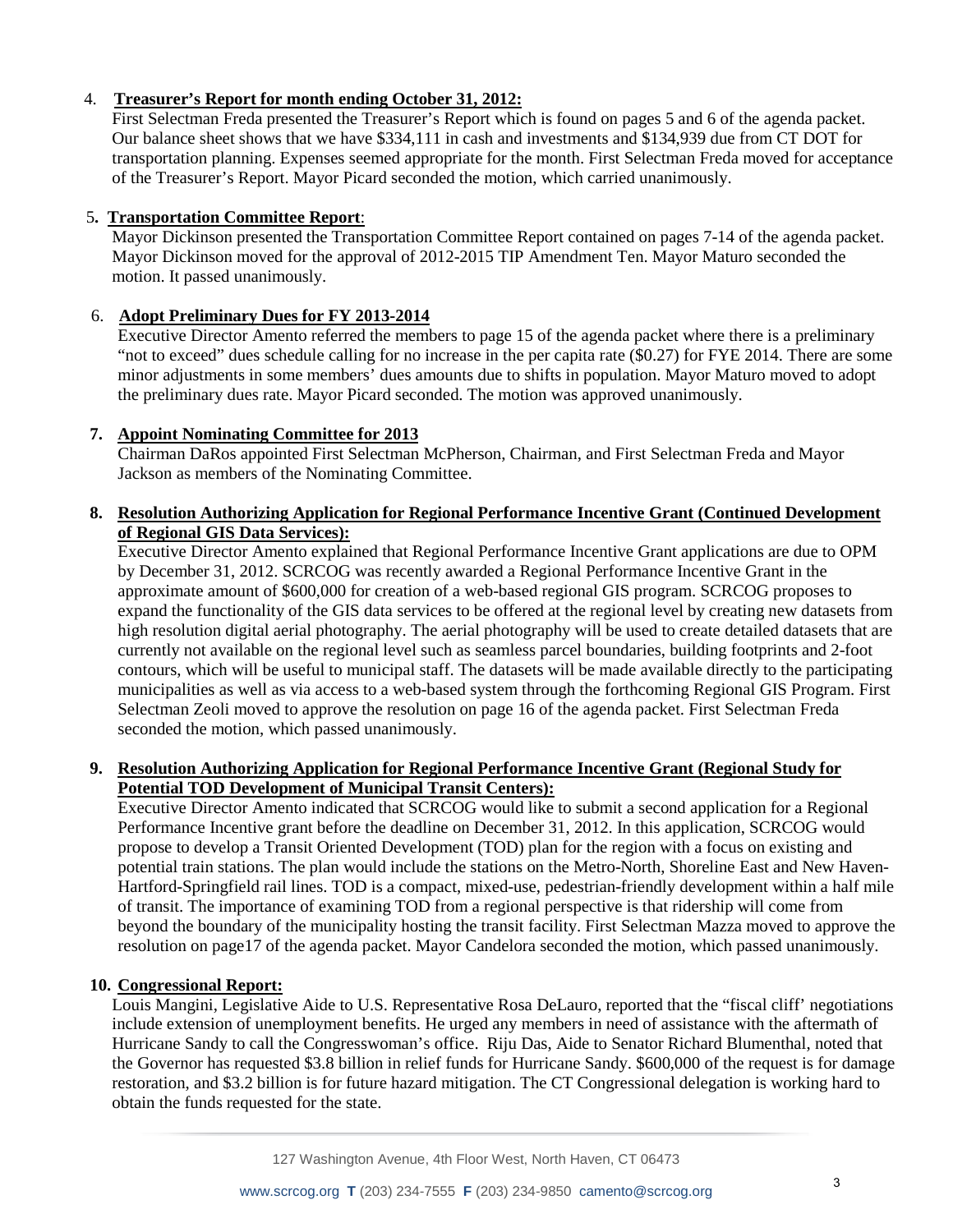## **11. SCRCOG Executive Director's Report:**

Executive Director Amento noted that the SCRCOG holiday party will be held on December 12<sup>th</sup> at noon at La Luna Restaurant in Branford. The next meeting of the Regional Hazard Mitigation Advisory Committee is this afternoon. We have met with 8 of the10 towns involved with the last two meetings scheduled in the next week. Eugene and Carl were interviewed on NPR radio concerning the Hazard Mitigation Plan. Regarding the Federal Sustainable Communities grant, a public outreach meeting was held in New Haven on November 20<sup>th</sup>. A meeting with state departments is scheduled for December  $19<sup>th</sup>$  in Hartford. On December  $14<sup>th</sup>$ , Carl will attend an annual principals' meeting in New York City. We just received the contracts from OPM for the two Regional Performance Incentive grants we were awarded. We expect to begin work on those two grants after the  $1<sup>st</sup>$  of the year. New Regional Performance Incentive grant applications are due by December 31<sup>st</sup>. Eugene and Carl have become members of the Quinnipiac River Watershed Association Stakeholders Committee which is overseeing the creation of a Watershed Based Plan with the consultant Fuss & O'Neill. Regional Planning Organizations undergo a federal certification review every four years. SCRCOG has been scheduled for an on-site review on February 6th. We have been assembling documents and updating our public outreach procedures to Limited English Proficiency (LEP) and minority communities.

### **12. REX Development Report:**

Executive Director Ginny Kozlowski referred to her report on pages 18, 19 of the agenda packet.

### **13. DESPP/ DEMHS Report:**

John Field was unable to attend.

### **14. RPC Action Table for September:**

The Action Table for November on page 20 of the agenda packet was reviewed.

### **15. Regional Cooperation/ Other Business:**

REX Executive Director Kozlowski reported that the Regional Leadership Council (RLC) has indicated that they may not provide further funding to REX as an organization as they consider possible re-organization. Kozlowski indicated that she is considering billing the RLC members for funding as individual entities.

### **16. Adjournment:**

Mayor Maturo moved for adjournment. First Selectman McPherson seconded the motion and all approved. The meeting adjourned at 11:10 a.m.

Respectfully submitted, Mayor Scott Jackson, Secretary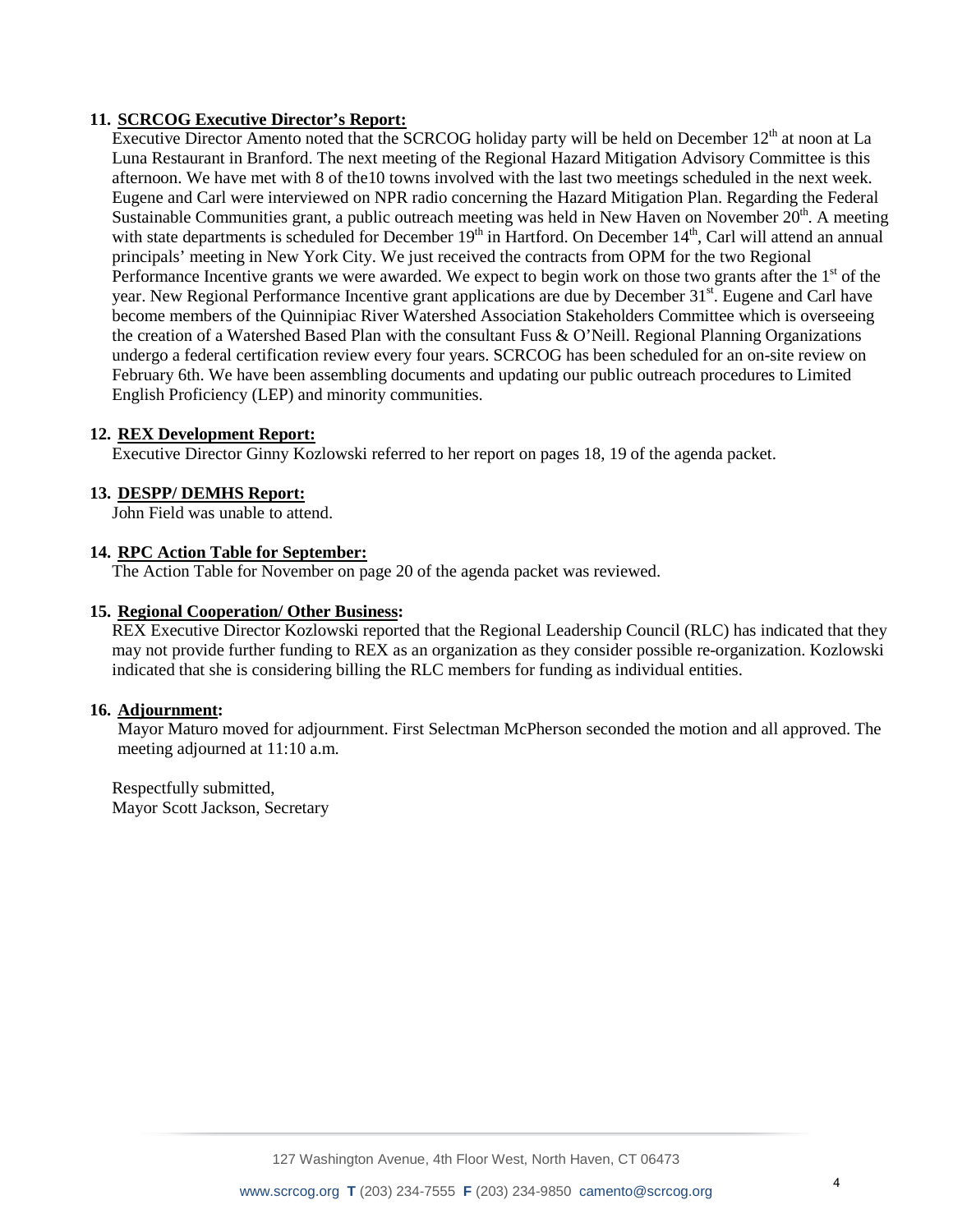*BALANCE SHEET - December, 2012*

| <b>ASSETS</b>                                          |          |
|--------------------------------------------------------|----------|
| <b>Cash and Investments</b>                            |          |
| First Niagara Bank                                     | 230,346  |
| <b>Connecticut Short-Term Investment Fund - SCRCOG</b> | 255,096  |
| <b>Total Cash and Investments</b>                      | 485,442  |
| <b>Accounts Receivable</b>                             |          |
| Municipal Dues - FY 12/13                              | $\Omega$ |
| Connecticut Department of Transportation               | 190,579  |
| <b>DESPP - Homeland Security Planning</b>              | 28,735   |
| RPA - Sustainable Communities                          | 6,783    |
| CT DEEP - Regional Hazard Mitigation Plan              | 7,072    |
| Shoreline Greenways Trail - Federal Share              | 4,570    |
| <b>Amount for Accrued Leave</b>                        | 11,058   |
| Pre-Paid Expense & Other Receivables                   | 36,871   |
| <b>Total Accounts Receivable</b>                       | 285,668  |
| <b>Property and Equipment</b>                          |          |
| COG Equipment                                          | 19,940   |
| Total Property & Equipment                             | 19,940   |
| <b>TOTAL ASSETS</b>                                    | 791,050  |

| <b>Liabilities</b>                                    |           |
|-------------------------------------------------------|-----------|
| <b>Accrued Payroll Taxes</b>                          | $-10$     |
| <b>Health Savings Account</b>                         | 0         |
| Deferred Revenue - Municipal                          | 91,137    |
| Deferred Revenue - GIA                                | $\Omega$  |
| Shoreline Greenways Trail - Municipal Share - H074(1) | 12,893    |
| Shoreline Greenways Trail - Municipal Share - H103(1) | 4,027     |
| <b>Total Current Liabilities</b>                      | 108,048   |
| <b>Fund Balance</b>                                   |           |
| Estimated Fund Balance - July 1, 2012                 | 714,953   |
| Amount for Accrued Leave                              | 11,058    |
| Investment in Equipment                               | 19.940    |
| <b>Fund Change</b>                                    | $-62,949$ |
| Fund Balance - December, 2012                         | 683,002   |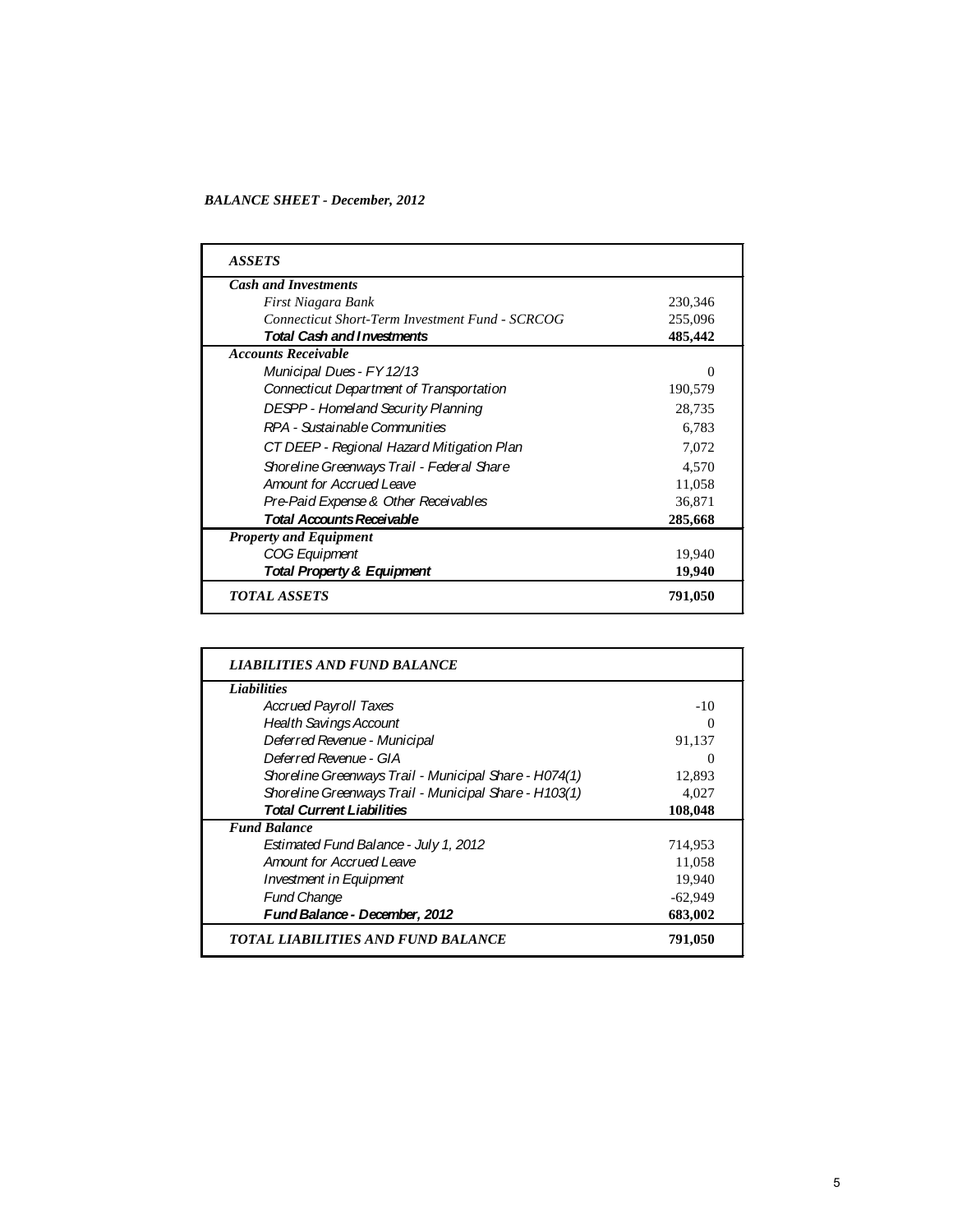*Statement of Resources and Expenditures - December, 2012*

| <b>Resources</b>                           | FY 13 Budget | Month of Dec, 2012 | To Date |
|--------------------------------------------|--------------|--------------------|---------|
| <b>Municipal Contribution</b>              | 154,100      | 12,842             | 77,050  |
| <b>ConnDOT</b> - Transportation Planning   |              |                    |         |
| U.S. Dept of Transportation                | 1,023,305    | 39,124             | 230,205 |
| <b>Connecticut Dept of Transportation</b>  | 127,914      | 4,890              | 28,776  |
| Connecticut Office of Policy & Management  |              |                    |         |
| Regional Planning                          | 7,000        | 0                  | o       |
| <b>Federal Emergency Management Agency</b> |              |                    |         |
| Hazard Mitigation Plan                     | 175,500      |                    | 22,789  |
| Municipal - In-Kind Contribution           | 58,500       | v                  | 0       |
| <b>Sustainable Communities Grant</b>       |              |                    |         |
| Sustainable Communities Reg Planning Grant | 20,000       | 2,078              | 16,609  |
| <b>REX</b> Development                     |              |                    |         |
| Reimbursement for SCRCOG Support           | 10,000       | 0                  | 0       |
| <i>Interest</i>                            | 1,200        | 41                 | 258     |
| <b>TOTAL</b>                               | 1,577,519    | 58,975             | 375,686 |

| <i>Expenses</i>                              | FY 13 Budget | Month of Dec, 2012 | To Date |
|----------------------------------------------|--------------|--------------------|---------|
| <b>Total Labor - Salaries &amp; Benefits</b> | 613,200      |                    | 285,804 |
| <i>Salaries</i>                              |              | 33,481             | 215,006 |
| <i>Fringe Benefits</i>                       |              | 3,877              | 70,798  |
| <b>Travel</b>                                | 8,500        | 727                | 2,063   |
| <b>Data Process</b>                          | 9,400        | 25                 | 1,144   |
| <b>General Operations</b>                    | 155,800      |                    |         |
| Rent                                         | $\theta$     | 99                 | 49,469  |
| Postage & Telephone                          |              | 385                | 1,589   |
| <b>Print &amp; Reproduction</b>              | 0            | 92                 | 261     |
| <b>Office Supplies</b>                       | 0            | 42                 | 363     |
| Equipment Maintenance                        |              | 643                | 4,262   |
| Publications                                 |              |                    | 504     |
| <i>Insurance &amp; Professional Services</i> |              | 0                  | 5,095   |
| Meeting Expenses & Advertising               | 0            | 734                | 2,291   |
| Miscellaneous & Equipment Use                | 0            | 11,053             | 11,060  |
| <b>Consultants</b>                           | 515,000      | 0                  | 0       |
| <b>Capital Purchase</b>                      | 0            | 0                  | 0       |
| <b>FEMA</b> - PreDisaster Mitigation Plan    | 205,750      | 56,603             | 74,467  |
| <b>Contingencies</b>                         | 69,869       | 0                  | o       |
| <b>TOTAL</b>                                 | 1,577,519    | 107,761            | 438,373 |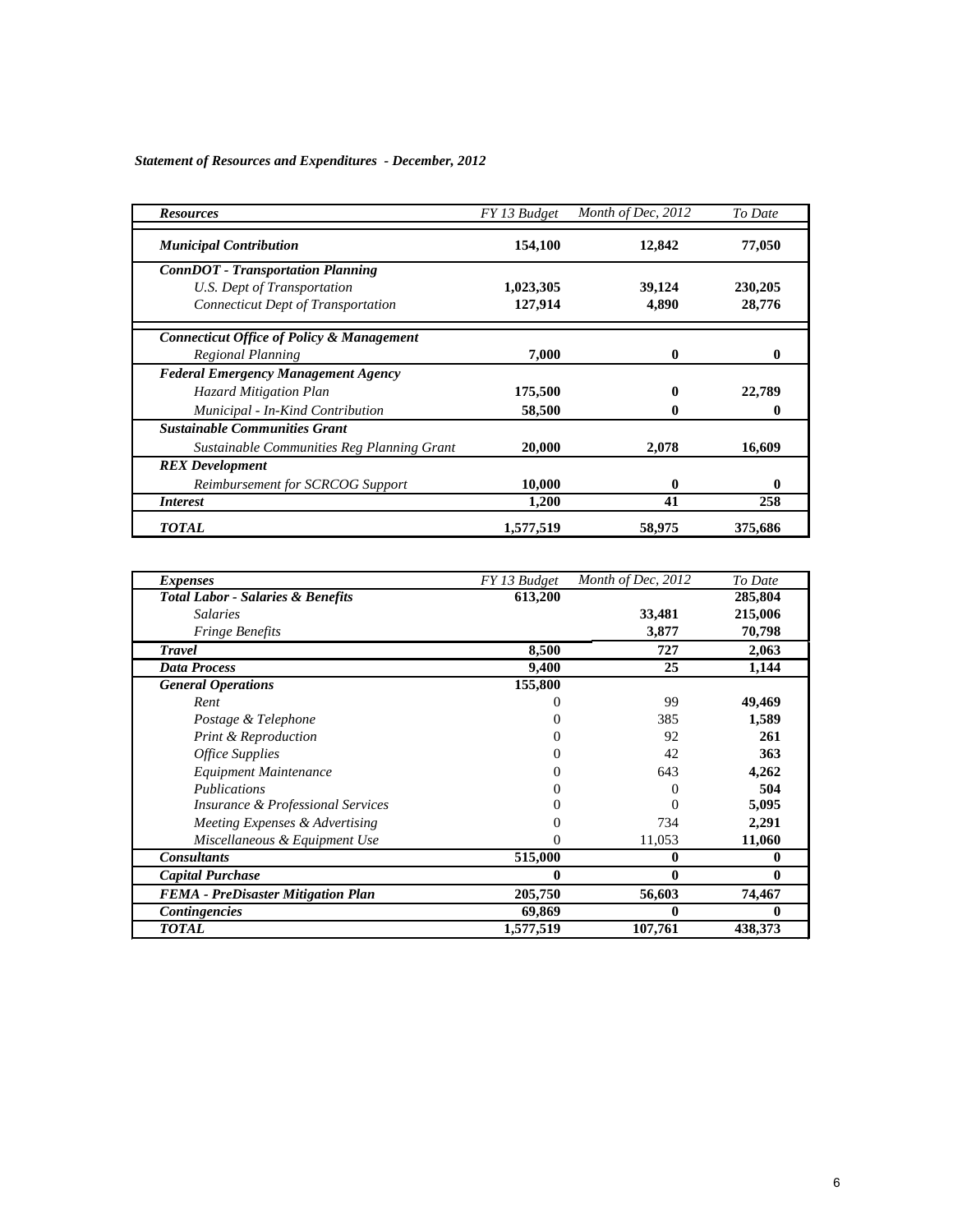

# SOUTH CENTRAL REGIONAL COUNCIL OF GOVERNMENTS  $\overline{a}$

Bethany Branford East Haven Guilford Hamden Madison Meriden Milford New Haven North Branford North Haven Orange Wallingford West Haven Woodbridge

Carl J. Amento, Executive Director

January 16, 2013

To: South Central Regional Council of Governments Members

From: Nominating Committee: First Selectman Fillmore McPherson, Mayor Scott Jackson, First Selectman Michael Freda

Subject: Nominating Committee Report for Calendar Year 2013 Officers and Committees

**SCRCOG Board Officers**<br>
Chairman: John Picard<br>
1. Chairman: John Picard<br>
1. Chairman: John Picard Chairman: John Picard 1. Chairman: John Picard 1. Chairman: John Picard 2. Vice Chairman: Scott Jackson Secretary: Michael Freda 3. Secretary: Michael Freda

Scott Jackson Michael Freda

- 
- 
- 
- 4. Edward Sheehy 4. Joseph Maturo

## **Transportation Committee <b>Committee Committee Committee Committee Committee Committee Committee Committee Committee Committee Committee Committee Committee Committee Committee Committee Committee Committee Committee Commi**

- 1. William Dickinson, Chairman 1. Joseph Mazza, Chairman 1. Joseph Mazza, Chairman
- 2. John DeStefano 2. James Zeoli
- 
- 4. Fillmore McPherson 4. Joseph Maturo
- 5. Joseph Mazza
- 6. Benjamin Blake
- 7. Michael S. Rohde

- 
- Vice Chairman: Scott Jackson 2. Vice Chairman: Scott Jackson
- 
- Treasurer: Fillmore McPherson 4. Treasurer: Fillmore McPherson
	- 5. Immediate Past Chair: Anthony DaRos
	- 6. Member at Large: John DeStefano
- **Nominating Committee** 7. Member at Large: William Dickinson<br>Fillmore McPherson, Chairman 8. Member at Large: Benjamin Blake
	- 8. Member at Large: Benjamin Blake

## **Personnel Committee Public Safety/Domestic Preparedness**

- 1. John Picard, Chairman 1. Anthony Candelora, Chairman 1.
- 2. Anthony DaRos 2. Derrylyn Gorski
- 3. James Zeoli 3. Michael Freda
	-

- 
- 
- 3. Anthony DaRos 3. Anthony Candelora
	-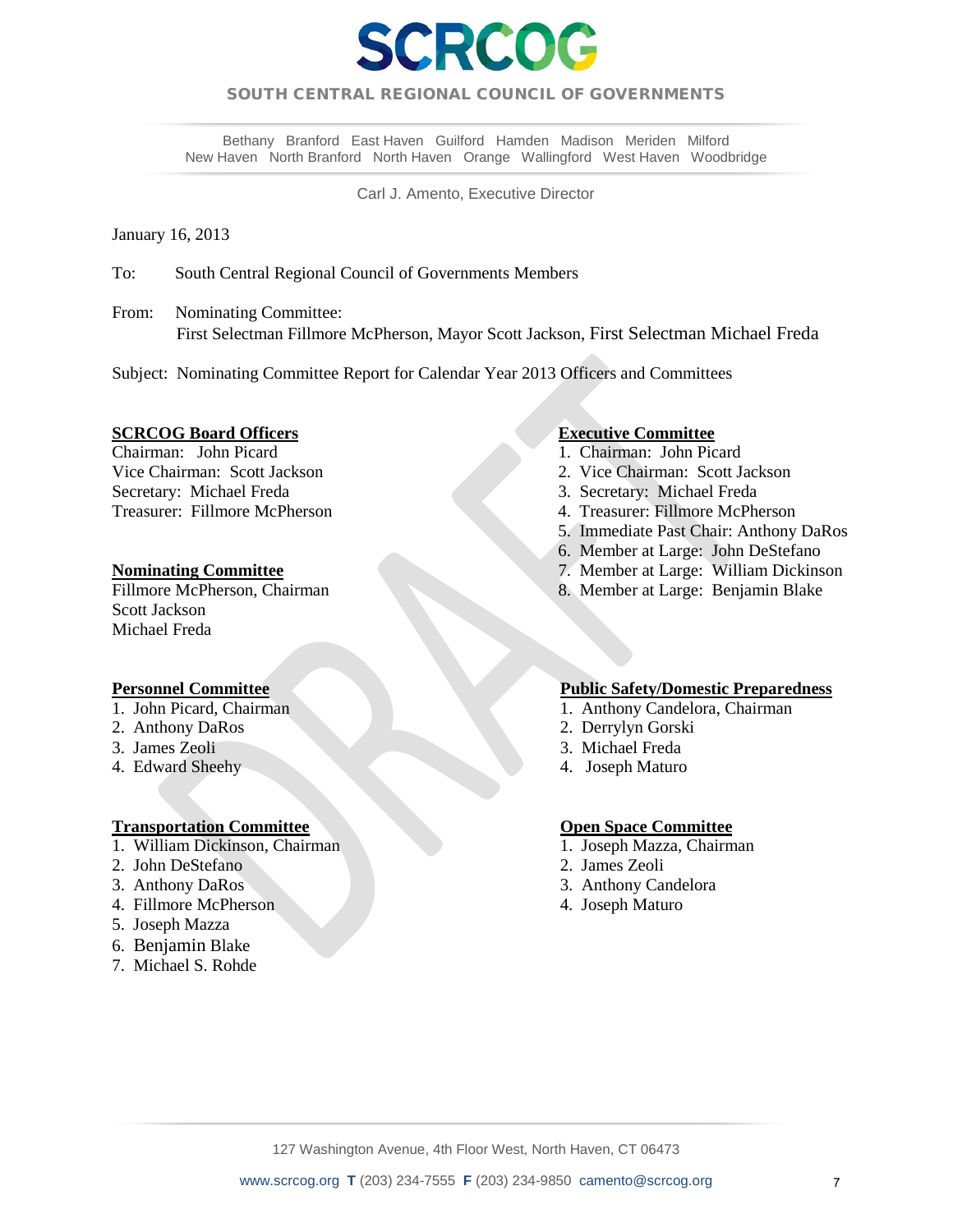# **South Central Regional Council of Governments**

2012-2015 TRANSPORTATION IMPROVEMENT PROGRAM

Amendment Number 11

# **Project 0014-0184 2012-A11-1 Shoreline Greenway Branford**

- **Changes** Amendment 11 adds new Project
- **Reason** Project for the construction of a 3,000 ft. trail in Branford to run from Young's Pond Park to existing trail adjacent to Tilicon Rd.

# **Project 0059-0162 2012-A11-2 Shoreline Greenway Guilford**

- **Changes** Amendment 11 adds new Project
- **Reason** Project is for design and construction of a 5,000 ft. trail in Guilford to run alongside Route 1 from the Madison border to the intersection with Route 146

# **Project 0079-0222 2007-066 Columbus Ave Bridge over Harbor Brook**

- **Changes** Amendment 11 moves funds to current fiscal year
- **Reason** In order for funds to be obligated they must be moved to the current fiscal year. Cost is increased based on Engineer's latest estimate.

## **Project 0092-0531 1999-009 I-95/I-91/Rt 34 Interchange Reconstruction E**

- **Changes** Amendment 11 adjusts funds to meet MAP-21 requirements
- **Reason** As work continues NHPP funds are introduced for the current fiscal year to replace both I-M and NHS program funds which were not included in MAP-21.

## **Project 0092-0646 2012-A10-1 New Haven Area VMS Upgrades**

- **Changes** Amendment 11 introduces new project
- **Reason** Project is required to upgrade variable message signs on I-95 and I-91 and other state routes in the Greater New Haven region. The design project will meet federal regulations for ITS by implementing the systems engineering analysis process including a concept of operations and analysis of alternatives to be implemented. The upgrades will replace the aging equipment, improve motorist information, aid construction and maintenance work, implement amber alert and perform highway information activities.

## **Project 0092-0647 2012-A10-2 New Haven Area CCTV Upgrades**

- **Changes** Amendment 11 introduces new project
- **Reason** Project is required to upgrade closed circuit television cameras on I-95 and I-91 in the Greater New Haven region. The design project will meet federal regulations for ITS by implementing the systems engineering analysis process including a concept of operations and analysis of alternatives to be implemented. The upgrades will replace the aging equipment, improve motorist information, monitor construction and maintenance work, monitor amber alert and perform highway information activities.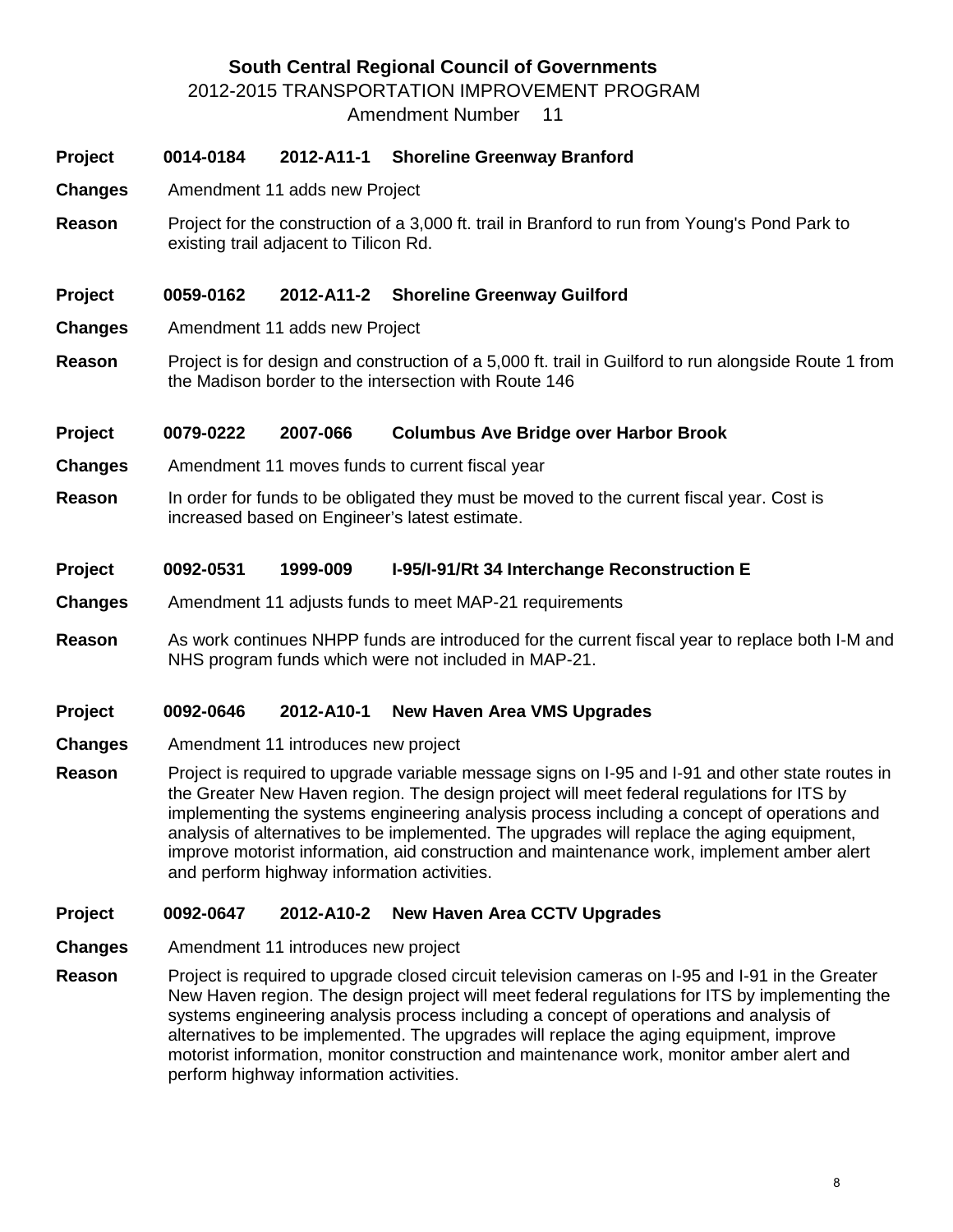# **South Central Regional Council of Governments** 2012-2015 TRANSPORTATION IMPROVEMENT PROGRAM

Amendment Number 11

| <b>Project</b> | 0148-0198                                                                        | 2007-038                                                                                   | <b>Quinnipiac River Trail Phase 3</b>                                                      |  |  |  |  |  |  |
|----------------|----------------------------------------------------------------------------------|--------------------------------------------------------------------------------------------|--------------------------------------------------------------------------------------------|--|--|--|--|--|--|
| <b>Changes</b> |                                                                                  | Amendment 11 moves funds to FY13                                                           |                                                                                            |  |  |  |  |  |  |
| Reason         | In order for funds to be obligated they must be moved to the current fiscal year |                                                                                            |                                                                                            |  |  |  |  |  |  |
| Project        | 0173-0424                                                                        | 2011-A23-3                                                                                 | <b>Epoxy Pavement Markings Interstate Routes</b>                                           |  |  |  |  |  |  |
| <b>Changes</b> |                                                                                  |                                                                                            | Amendment 11 moves funds to current fiscal year                                            |  |  |  |  |  |  |
| Reason         | fiscal year                                                                      | Based on revised schedule and project description funds are increased and moved to current |                                                                                            |  |  |  |  |  |  |
| <b>Project</b> | 0173-0425                                                                        | 2011-A23-4                                                                                 | <b>Epoxy Pavement Markings Non Interstate</b>                                              |  |  |  |  |  |  |
| <b>Changes</b> |                                                                                  |                                                                                            | Amendment 11 moves funds to current fiscal year                                            |  |  |  |  |  |  |
| Reason         |                                                                                  |                                                                                            | Based on revised schedule and project description funds are increased and moved to current |  |  |  |  |  |  |

fiscal year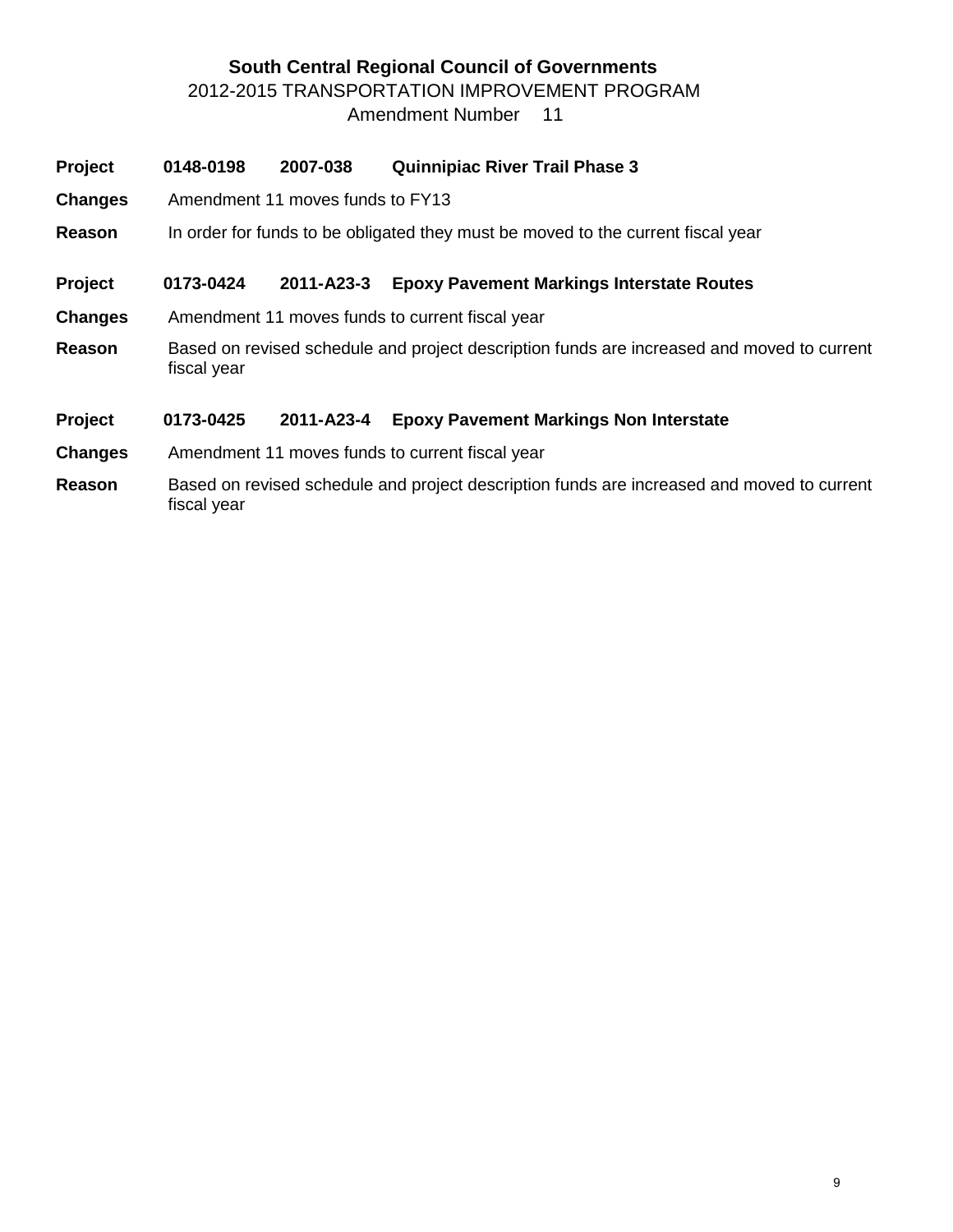# **State Project 0014-0184 SCRCOG # 2012-A11-1**

# **Municipality** Branford

Proposed

**Project Name**Shoreline Greenway Branford

**Description** Project for the construction of a 3,000 ft trail in Branford to run from Young's Pond Park to existing trail adjacent to Tilicon Rd

# **Current TIP Funding (In Thousands)**

| <b>Proposed TIP Funding (In Thousands)</b> |              |         |              |      |      |      |      |            |  |  |
|--------------------------------------------|--------------|---------|--------------|------|------|------|------|------------|--|--|
| <b>Funding</b>                             | <b>Phase</b> |         | <b>Prior</b> | 2012 | 2013 | 2014 | 2015 | <b>FYI</b> |  |  |
| <b>HPP</b>                                 | <b>PD</b>    | Federal |              |      | 60   |      |      |            |  |  |
|                                            |              | Local   |              |      | 15   |      |      |            |  |  |
|                                            | FD.          | Federal |              |      | 40   |      |      |            |  |  |
|                                            |              | Local   |              |      | 10   |      |      |            |  |  |
|                                            | <b>CON</b>   | Federal |              |      |      | 404  |      |            |  |  |
|                                            |              | Local   |              |      |      | 196  |      |            |  |  |
| <b>TIP Funds</b>                           | \$725        |         | 0            | 0    | 125  | 600  | 0    | 0          |  |  |

## **Amendment Notes**

FY 12 TIP Amend 11 adds new Project

## **State Project 0059-0162 SCRCOG # 2012-A12-2**

Proposed

**Municipality** Guilford

**Project Name**Shoreline Greenway Guilford

**Description** Project is for design and construction of a 5,000 ft trail in Guilford to run along side Route 1 from the Madison border to the intersection with Route 146

# **Current TIP Funding (In Thousands)**

| <b>Proposed TIP Funding (In Thousands)</b> |              |         |              |      |      |      |      |            |  |  |
|--------------------------------------------|--------------|---------|--------------|------|------|------|------|------------|--|--|
| <b>Funding</b>                             | <b>Phase</b> |         | <b>Prior</b> | 2012 | 2013 | 2014 | 2015 | <b>FYI</b> |  |  |
| <b>HPP</b>                                 | <b>ENG</b>   | Federal |              |      | 20   |      |      |            |  |  |
|                                            |              | Local   |              |      | 5    |      |      |            |  |  |
|                                            | <b>CON</b>   | Federal |              |      |      | 484  |      |            |  |  |
|                                            |              | Local   |              |      |      | 326  |      |            |  |  |
| <b>TIP Funds</b>                           | \$835        |         | 0            | 0    | 25   | 810  | 0    | 0          |  |  |

# **Amendment Notes**

FY 12 TIP Amend 11 adds new Project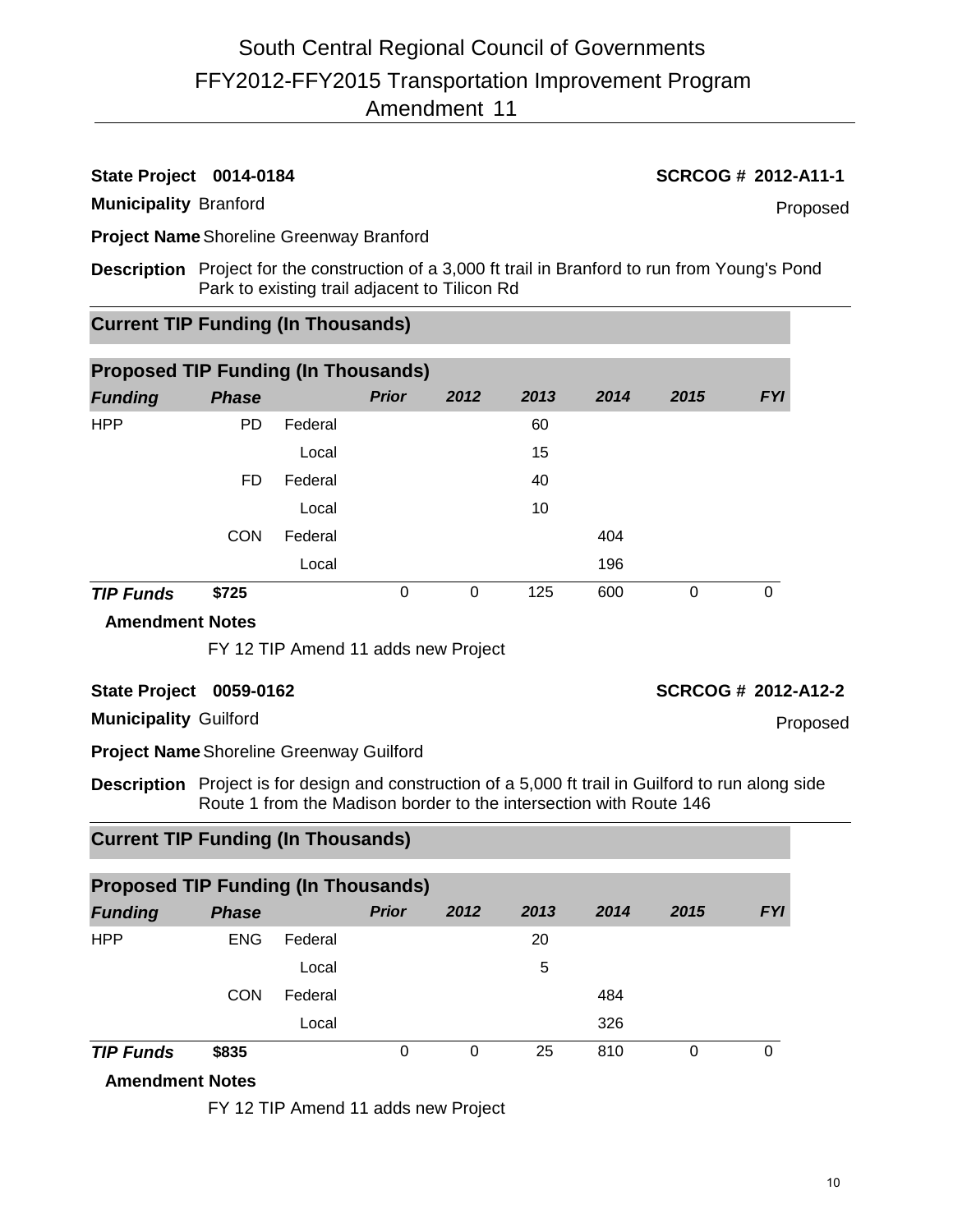# **State Project 0079-0222 SCRCOG # 2007-066**

**Municipality** Meriden

Proposed

**Project Name** Columbus Ave Bridge over Harbor Brook

**Description** Replace bridge over Harbor Brook at Columbus Ave, project was included as part of in FY05 TIP

| <b>Current TIP Funding (In Thousands)</b>  |              |         |              |       |       |          |          |            |  |  |  |
|--------------------------------------------|--------------|---------|--------------|-------|-------|----------|----------|------------|--|--|--|
| <b>Funding</b>                             | <b>Phase</b> |         | <b>Prior</b> | 2012  | 2013  | 2014     | 2015     | <b>FYI</b> |  |  |  |
| <b>HPP</b>                                 | <b>CON</b>   | Federal |              | 1,106 |       |          |          |            |  |  |  |
|                                            |              | Local   |              | 276   |       |          |          |            |  |  |  |
| <b>Total Cost</b>                          | \$1,382      |         | 0            | 1,382 | 0     | $\Omega$ | $\Omega$ | 0          |  |  |  |
| <b>Proposed TIP Funding (In Thousands)</b> |              |         |              |       |       |          |          |            |  |  |  |
| <b>Funding</b>                             | <b>Phase</b> |         | <b>Prior</b> | 2012  | 2013  | 2014     | 2015     | <b>FYI</b> |  |  |  |
| <b>HPP</b>                                 | <b>CON</b>   | Federal |              |       | 1,106 |          |          |            |  |  |  |
|                                            |              | Local   |              |       | 997   |          |          |            |  |  |  |
| <b>TIP Funds</b>                           | \$2,103      |         | 0            | 0     | 2,103 | 0        | 0        | $\Omega$   |  |  |  |

# **Amendment Notes**

FY07 TIP Amend 9 Introduces new project. FY07 TIP Amend 13 moves CON from FFY08 to FFY09, FY07 TIP Amend 19 moves CON from FFY09 to FFY10. Project moved into FY10 TIP CON Moved to FFY11. FY10 TIP Amend 21 moves funds to FFY12 and increases amount. FY12 TIP Amend 11 moves funds to FY13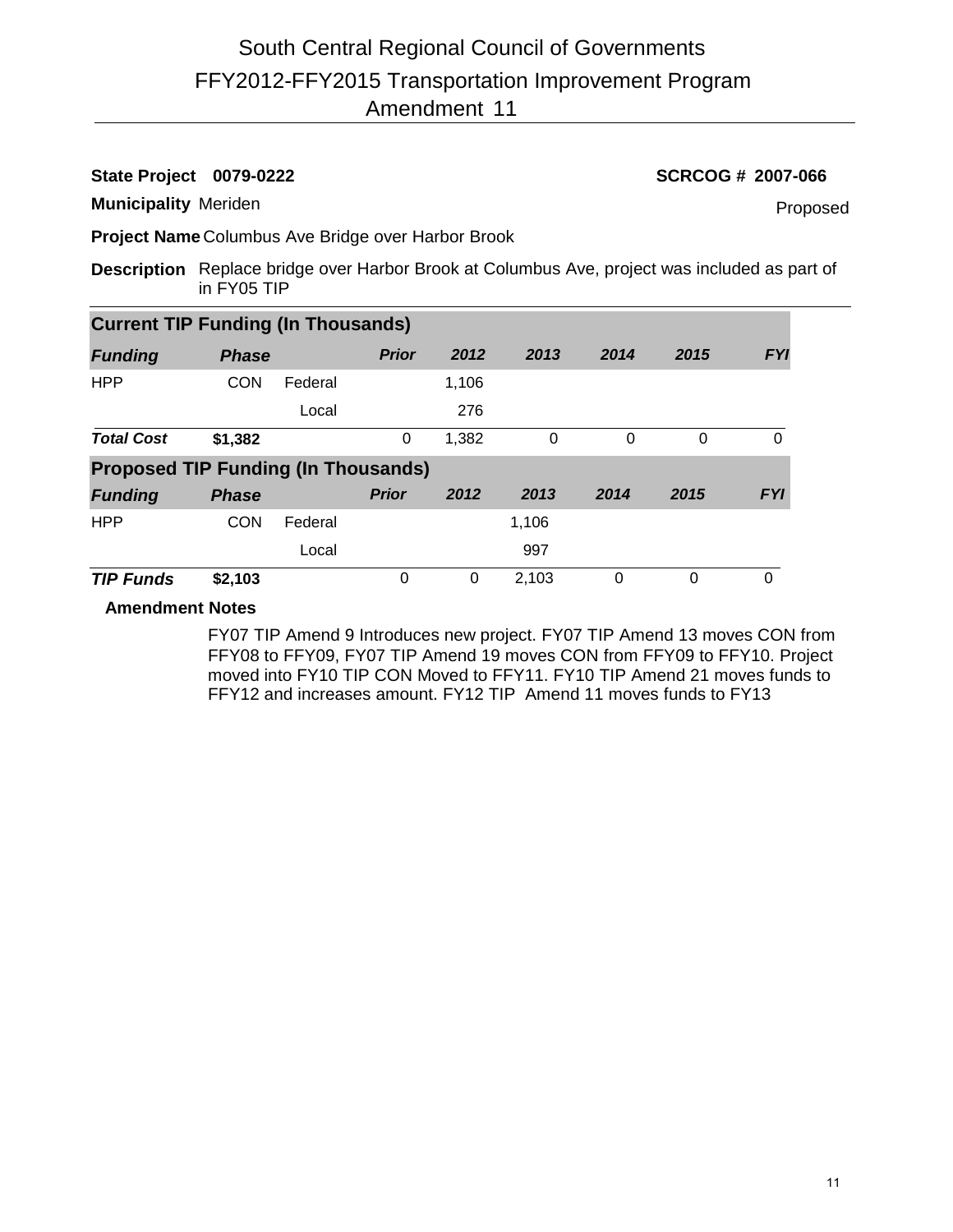# **State Project 0092-0531 SCRCOG # 1999-009**

**Municipality** New Haven

Proposed

**Project Name** I-95/I-91/Rt 34 Interchange Reconstruction E

**Description** Reconstruct I-95/I-91/Rt 34 interchange to accommodate new 10-lane Quinnipiac River Bridge and reconfigure nb I-95 to Rt 34 ramp as a "right hand take off". Post-FY05 CN with Surface Transportation Program statewide and National Highway System support.

|                                            | <b>Current TIP Funding (In Thousands)</b> |              |             |        |        |        |            |  |  |  |  |  |
|--------------------------------------------|-------------------------------------------|--------------|-------------|--------|--------|--------|------------|--|--|--|--|--|
| <b>Funding</b>                             | <b>Phase</b>                              | <b>Prior</b> | 2012        | 2013   | 2014   | 2015   | <b>FYI</b> |  |  |  |  |  |
| I-M                                        | CON AC-Entry                              |              | $\Omega$    |        |        |        |            |  |  |  |  |  |
|                                            | Federal                                   | 21,521       | 10,000      | 11,720 | 9,770  | 28,000 | 30,714     |  |  |  |  |  |
|                                            | <b>State</b>                              | 3,216        | 1,111       | 1,302  | 1,086  | 3,111  | 3,413      |  |  |  |  |  |
| I-MD                                       | Federal                                   | 950          |             |        |        |        |            |  |  |  |  |  |
| <b>NHS</b>                                 | <b>AC-Entry</b>                           |              | 0           |        |        |        |            |  |  |  |  |  |
|                                            | Federal                                   | 19,009       | 11,256      | 8,701  |        |        |            |  |  |  |  |  |
|                                            | <b>State</b>                              | 2,112        | 1,251       | 967    |        |        |            |  |  |  |  |  |
| <b>STPA</b>                                | Federal                                   | 34,570       |             | 23,130 | 28,570 | 28,000 | 29,800     |  |  |  |  |  |
|                                            | <b>State</b>                              | 3,841        |             | 2,570  | 7,143  | 3,111  | 3,311      |  |  |  |  |  |
| <b>Total Cost</b>                          | \$333,256                                 | 85,219       | 23,618      | 48,390 | 46,569 | 62,222 | 67,238     |  |  |  |  |  |
| <b>Proposed TIP Funding (In Thousands)</b> |                                           |              |             |        |        |        |            |  |  |  |  |  |
| <b>Funding</b>                             | <b>Phase</b>                              | <b>Prior</b> | 2012        | 2013   | 2014   | 2015   | <b>FYI</b> |  |  |  |  |  |
| $I-M$                                      | CON AC-Entry                              |              | $\mathbf 0$ |        |        |        |            |  |  |  |  |  |
|                                            | Federal                                   | 21,521       | 10,000      |        | 9,770  | 28,000 | 30,714     |  |  |  |  |  |
|                                            | <b>State</b>                              | 3,216        | 1,111       |        | 1,086  | 3,111  | 3,413      |  |  |  |  |  |
| I-MD                                       | Federal                                   | 950          |             |        |        |        |            |  |  |  |  |  |
| <b>NHPP</b>                                | Federal                                   |              |             | 14,000 |        |        |            |  |  |  |  |  |
|                                            | <b>State</b>                              |              |             | 1,556  |        |        |            |  |  |  |  |  |
| <b>NHS</b>                                 | <b>AC-Entry</b>                           |              | 0           |        |        |        |            |  |  |  |  |  |
|                                            | Federal                                   | 19,009       | 11,256      |        |        |        |            |  |  |  |  |  |
|                                            | <b>State</b>                              | 2,112        | 1,251       |        |        |        |            |  |  |  |  |  |
| <b>STPA</b>                                | Federal                                   | 34,570       |             | 24,000 | 28,570 | 28,000 | 29,800     |  |  |  |  |  |
|                                            | <b>State</b>                              | 3,841        |             | 2,667  | 7,143  | 3,111  | 3,311      |  |  |  |  |  |
| <b>TIP Funds</b>                           | \$327,089                                 | 85,219       | 23,618      | 42,223 | 46,569 | 62,222 | 67,238     |  |  |  |  |  |

# **Amendment Notes**

FY10 TIP Amend 18 increases STPA funds for FY11 and adds IMD funds to FY11 FY07 TIP Amendment 1 Reduces 08 funding, deletes FFY11 funding and add post TIP funds. Design schedule changes affecting timing.FY07 TIP Amendment 7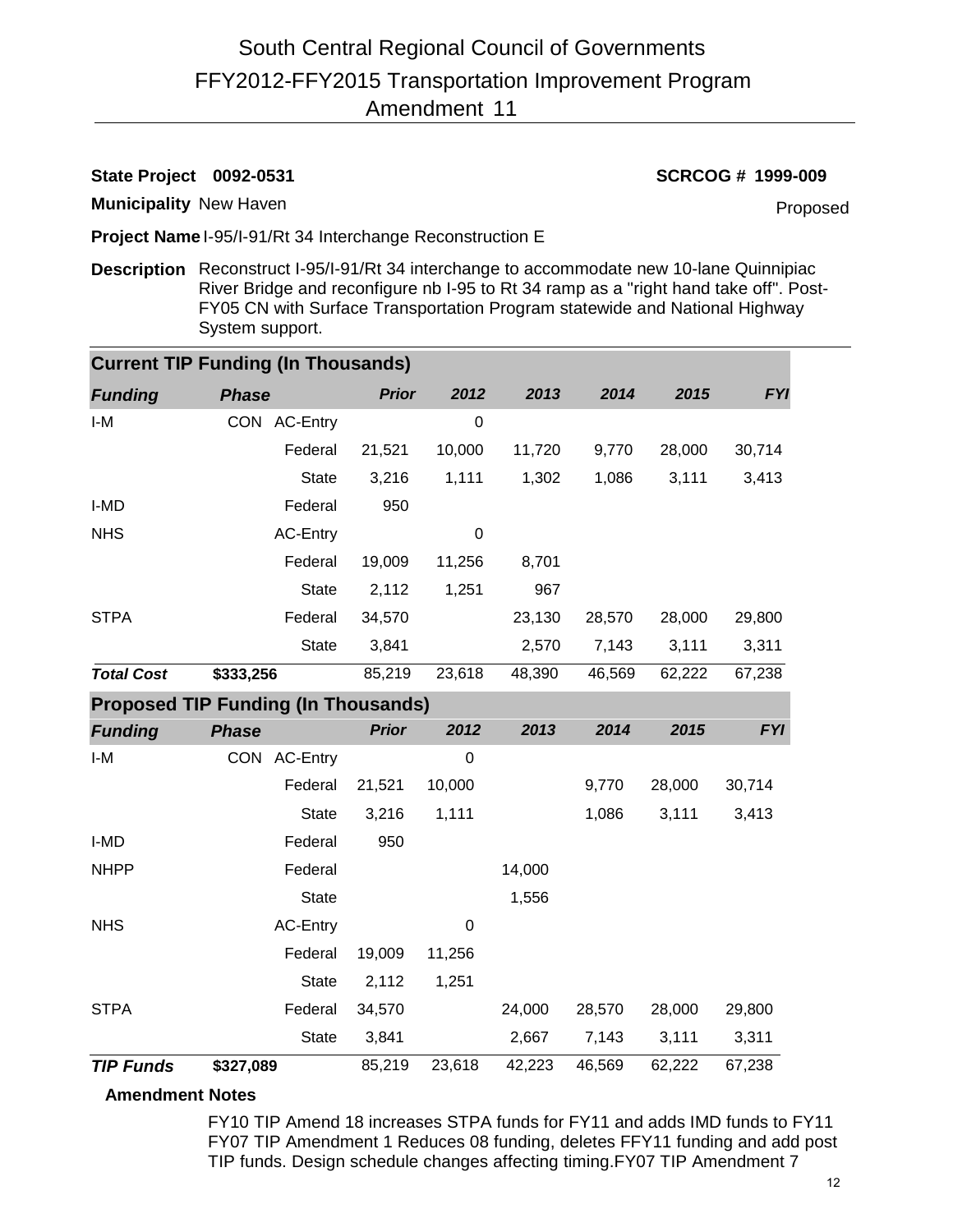Reduces HPP Funds and deletes FFY07 moving project start date into FFY08. FY07 TIP Amend 11 moves project start date to FYI and funds are increased based on the current estimate of \$527 M. Project moved into FY10 TIP CON funds reduced from \$527 M to \$505 M.FY10 TIP amend 5 adds NHS funds and adjusts \$ as project is ready to be advertised FY10 TIP Amend 9 moves funds from FFY11 to FFY10 FY10 TIP Amend 18 increases STPA funds for FY11 and add IMD funds. FY10 TIP Amend 23 reduces NHS funds for FY12. FY12 TIP Amend 4 adds I-M to FY12. FY12 TIP Amend 7 increases NHS for FY 12. FY12 TIP Amend 11 Adjusts Funds

**State Project 0092-0646 SCRCOG # 2012-A10-1**

Proposed

**Municipality** Regional

**Project Name** New Haven Area VMS Upgrades

**Description** Project to upgrade variable message signs on I-95/I-91 and other State routes in the greater New Haven region

# **Current TIP Funding (In Thousands)**

| <b>Proposed TIP Funding (In Thousands)</b> |              |         |              |          |      |      |      |            |  |
|--------------------------------------------|--------------|---------|--------------|----------|------|------|------|------------|--|
| <b>Funding</b>                             | <b>Phase</b> |         | <b>Prior</b> | 2012     | 2013 | 2014 | 2015 | <b>FYI</b> |  |
| <b>CMAQ</b>                                | PD.          | Federal |              |          |      | 99   |      |            |  |
|                                            | FD           | Federal |              |          |      | 231  |      |            |  |
|                                            | CON          | Federal |              |          |      |      |      | 4,600      |  |
| <b>TIP Funds</b>                           | \$4,930      |         | 0            | $\Omega$ | 0    | 330  | 0    | 4,600      |  |

**Amendment Notes**

FY12 TIP Amend 11 introduces new project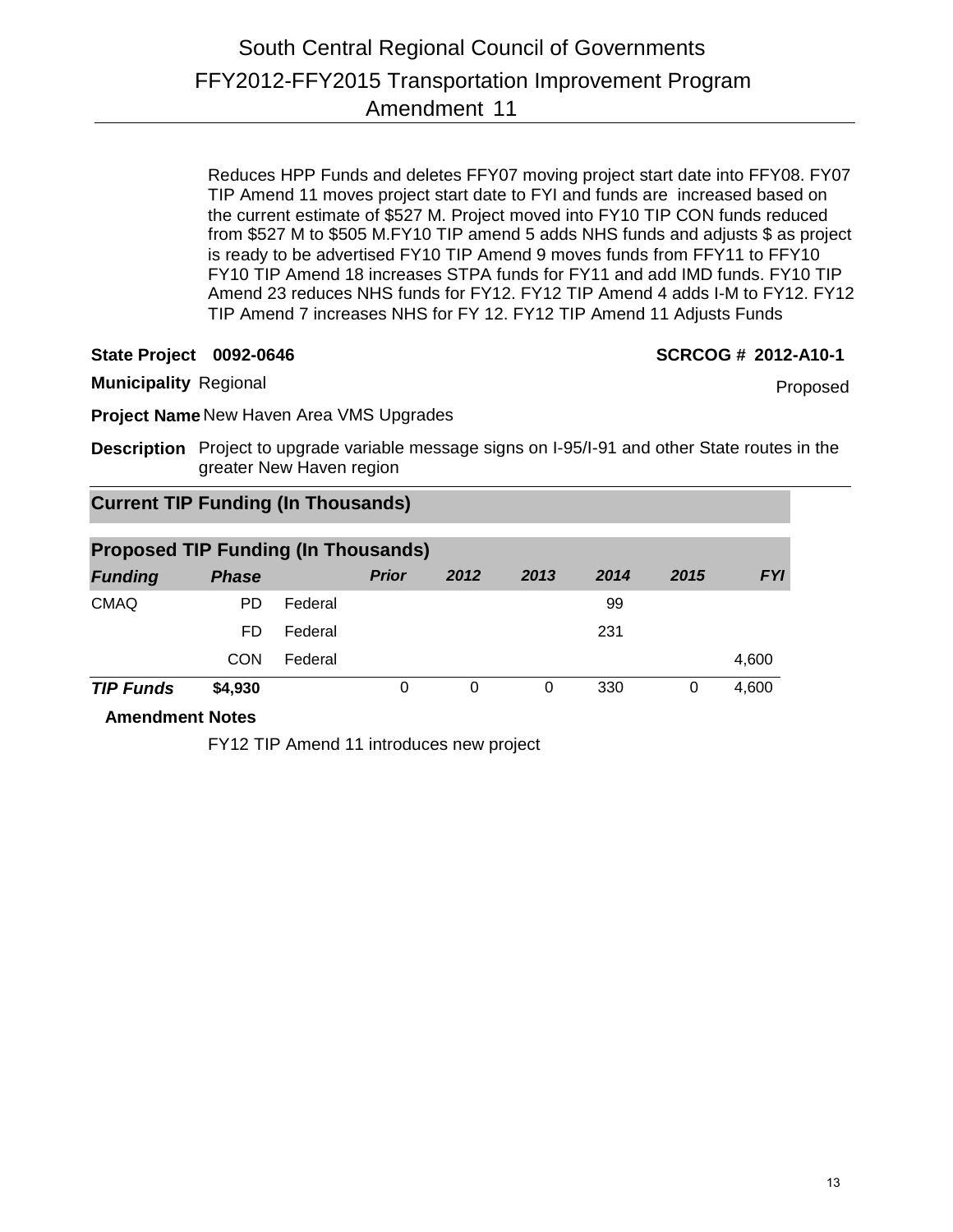# **State Project 0092-0647 SCRCOG # 2012-A10-2**

## **Municipality** Regional

Proposed

**Project Name** New Haven Area CCTV Upgrades

**Description** Project to upgrade CCTV, TFM and Communications equipment along I-95/I-91 and other State routes in the greater New Haven region

# **Current TIP Funding (In Thousands)**

| <b>Proposed TIP Funding (In Thousands)</b> |              |         |              |      |      |      |      |            |
|--------------------------------------------|--------------|---------|--------------|------|------|------|------|------------|
| <b>Funding</b>                             | <b>Phase</b> |         | <b>Prior</b> | 2012 | 2013 | 2014 | 2015 | <b>FYI</b> |
| <b>CMAQ</b>                                | PD.          | Federal |              |      |      | 72   |      |            |
|                                            | FD           | Federal |              |      |      | 168  |      |            |
|                                            | CON          | Federal |              |      |      |      |      | 3,400      |
| <b>TIP Funds</b>                           | \$3,640      |         | 0            | 0    | 0    | 240  | 0    | 3,400      |
| A see a se alian a set. Matta a l          |              |         |              |      |      |      |      |            |

**Amendment Notes**

FY12 TIP Amend 11 introduces new project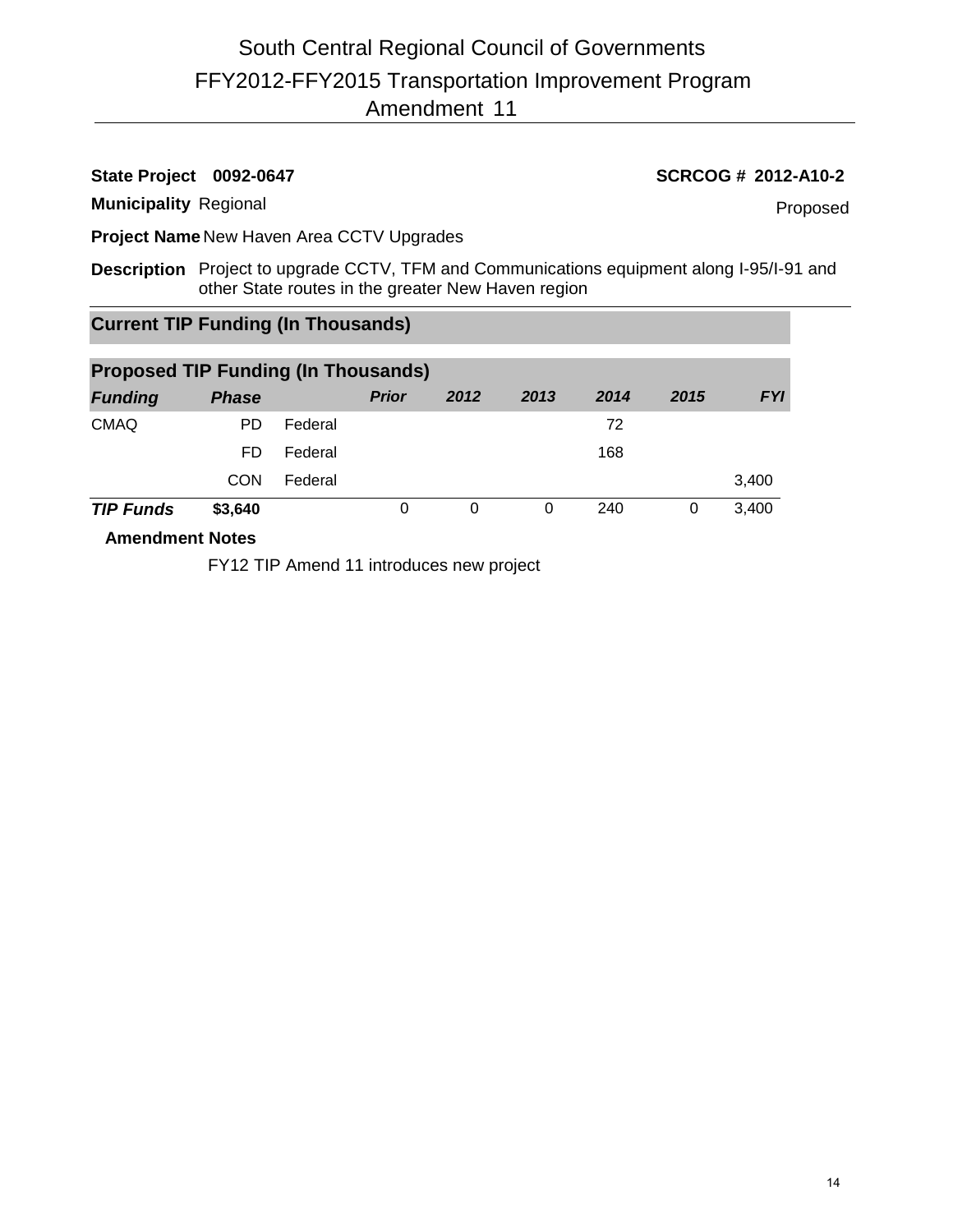**State Project 0148-0198 SCRCOG # 2007-038**

**Municipality** Wallingford

Proposed

**Project Name** Quinnpiac River Trail Phase 3

**Description** This project provides for the 5000' extension of the river trail from the tunnel through fireworks island to main street(Rte 150)

| <b>Current TIP Funding (In Thousands)</b>  |              |         |              |       |          |          |          |            |
|--------------------------------------------|--------------|---------|--------------|-------|----------|----------|----------|------------|
| <b>Funding</b>                             | <b>Phase</b> |         | <b>Prior</b> | 2012  | 2013     | 2014     | 2015     | <b>FYI</b> |
| <b>HPP</b>                                 | <b>CON</b>   | Federal |              | 685   |          |          |          |            |
|                                            |              | Local   |              | 171   |          |          |          |            |
| <b>Sect 125</b>                            |              | Federal |              | 1,425 |          |          |          |            |
| <b>Total Cost</b>                          | \$2,281      |         | 0            | 2,281 | $\Omega$ | $\Omega$ | $\Omega$ | $\Omega$   |
| <b>Proposed TIP Funding (In Thousands)</b> |              |         |              |       |          |          |          |            |
| <b>Funding</b>                             | <b>Phase</b> |         | <b>Prior</b> | 2012  | 2013     | 2014     | 2015     | <b>FYI</b> |
| <b>HPP</b>                                 | <b>CON</b>   | Federal |              |       | 685      |          |          |            |
|                                            |              | Local   |              |       | 171      |          |          |            |
| <b>Sect 125</b>                            |              | Federal |              |       | 1,425    |          |          |            |
| <b>TIP Funds</b>                           | \$2,281      |         | 0            | 0     | 2,281    | $\Omega$ | $\Omega$ | $\Omega$   |

# **Amendment Notes**

Introduced to FY07 TIP with Amend 1, 07TIP Amend 7 Moves CON phase out 1 year. FY07 TIP Amend 13 moves project to FFY09. Project moved into FY10 TIP CON moved from FFY09 to FFY10. FY12 TIP includes ongoing project. FY12 TIP Amen11 moves funds to FY13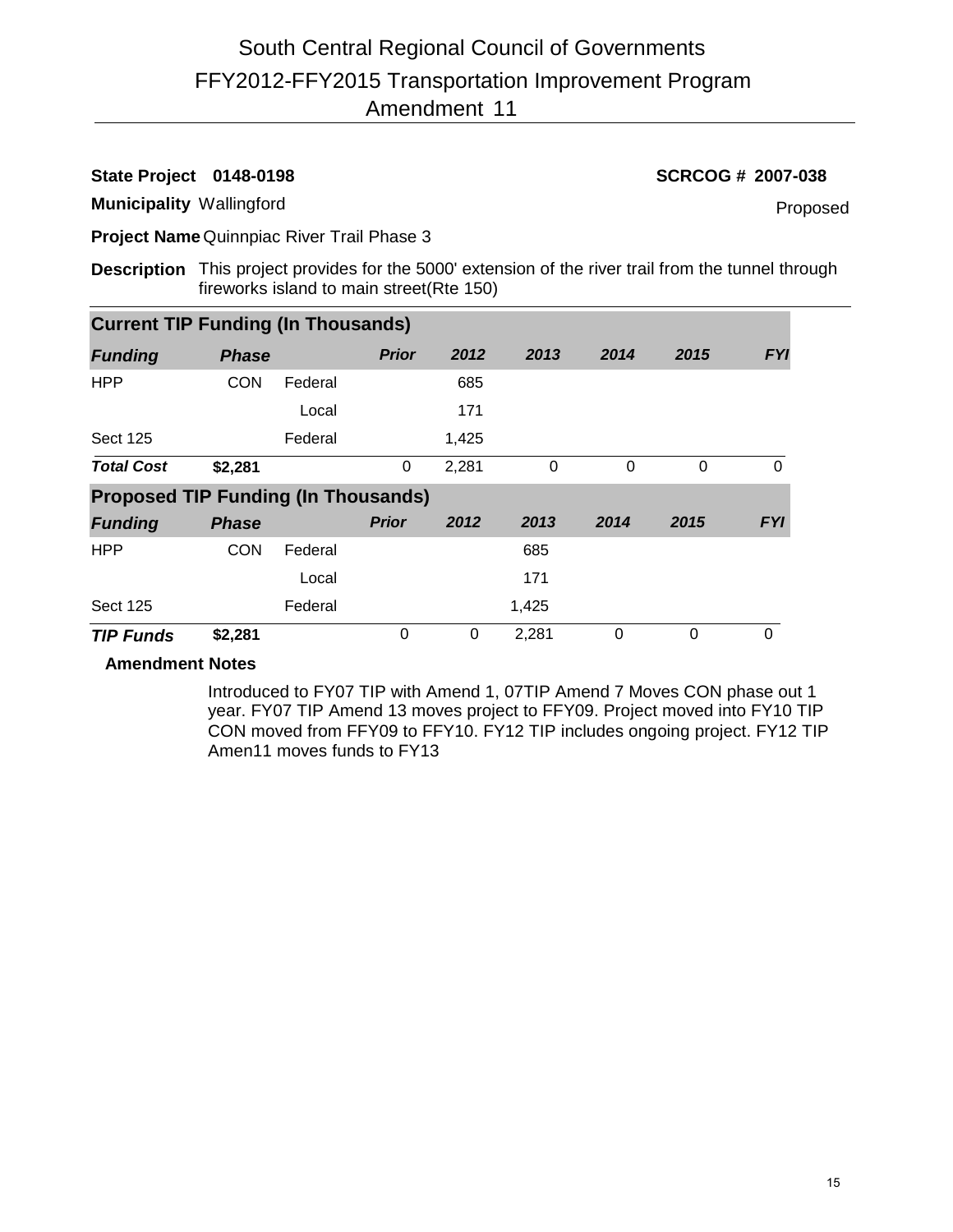**State Project 0173-0424 SCRCOG # 2011-A23-3**

**Municipality** District 3

Proposed

**Project Name**Epoxy Pavement Markings Interstate Routes (2012)

**Description** Installation of epoxypavement markings long lines, symbols and legends in District 1 on various interstate routes.

| <b>Current TIP Funding (In Thousands)</b>  |              |              |              |      |       |          |      |            |
|--------------------------------------------|--------------|--------------|--------------|------|-------|----------|------|------------|
| <b>Funding</b>                             | <b>Phase</b> |              | <b>Prior</b> | 2012 | 2013  | 2014     | 2015 | <b>FYI</b> |
| I-M                                        | <b>CON</b>   | Federal      |              | 857  |       |          |      |            |
|                                            |              | <b>State</b> |              | 95   |       |          |      |            |
| <b>Total Cost</b>                          | \$952        |              | 0            | 952  | 0     | 0        | 0    | 0          |
| <b>Proposed TIP Funding (In Thousands)</b> |              |              |              |      |       |          |      |            |
| <b>Funding</b>                             | <b>Phase</b> |              | <b>Prior</b> | 2012 | 2013  | 2014     | 2015 | <b>FYI</b> |
| I-M                                        | <b>CON</b>   | Federal      |              |      | 2,100 |          |      |            |
| <b>TIP Funds</b>                           | \$2,100      |              | 0            | 0    | 2,100 | $\Omega$ | 0    | 0          |

# **Amendment Notes**

Amendment 23 introduces new project FY 12 TIP amend 11 moves funds to FY13

# **State Project 0173-0425 SCRCOG # 2011-A23-4**

Proposed

**Municipality** District 3

**Project Name**Epoxy Pavement Markings Non Interstate Routes2012

**Description** Installation of epoxypavement markings long lines, symbols and legends in District 1 on various non interstate routes.

| <b>Current TIP Funding (In Thousands)</b> |                                            |              |              |      |       |      |          |            |
|-------------------------------------------|--------------------------------------------|--------------|--------------|------|-------|------|----------|------------|
| <b>Funding</b>                            | <b>Phase</b>                               |              | <b>Prior</b> | 2012 | 2013  | 2014 | 2015     | <b>FYI</b> |
| <b>STPA</b>                               | <b>CON</b>                                 | Federal      |              | 762  |       |      |          |            |
|                                           |                                            | <b>State</b> |              | 190  |       |      |          |            |
| <b>Total Cost</b>                         | \$952                                      |              | 0            | 952  | 0     | 0    | 0        | 0          |
|                                           | <b>Proposed TIP Funding (In Thousands)</b> |              |              |      |       |      |          |            |
| <b>Funding</b>                            | <b>Phase</b>                               |              | <b>Prior</b> | 2012 | 2013  | 2014 | 2015     | <b>FYI</b> |
| <b>STPA</b>                               | <b>CON</b>                                 | Federal      |              |      | 1.400 |      |          |            |
| <b>TIP Funds</b>                          | \$1,400                                    |              | 0            | 0    | 1,400 | 0    | $\Omega$ | 0          |

# **Amendment Notes**

Amendment 23 introduces new project. FY 12 TIP amend 11 moves funds to FY13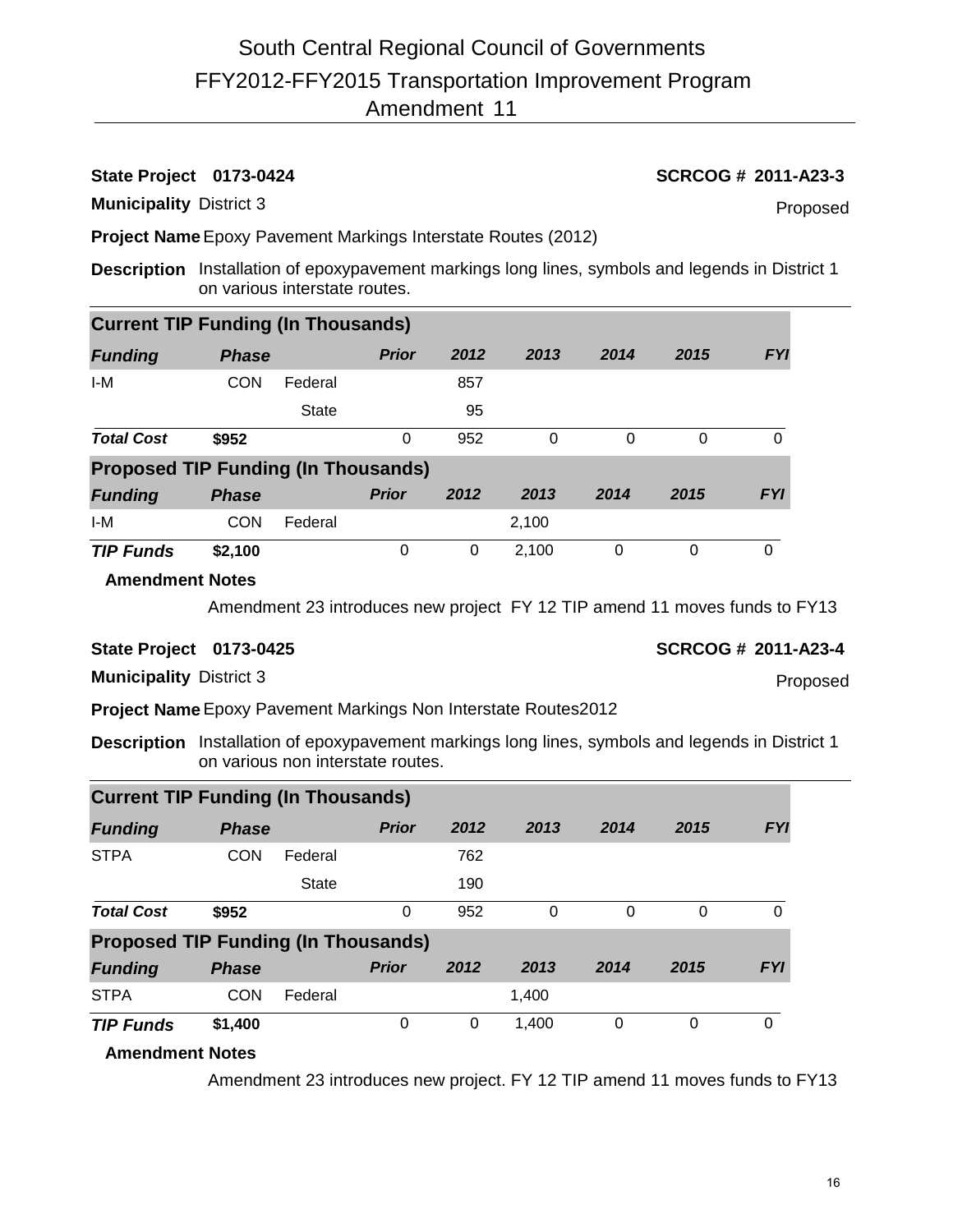

*Planning for Our Region's Future*

Bethany Branford East Haven Guilford Hamden Madison Meriden Milford New Haven North Branford North Haven Orange Wallingford West Haven Woodbridge

Carl J. Amento, Executive Director

# *Resolution Fiscal Year 2012-Fiscal Year 2015 Transportation Improvement Program Amendment Eleven*

- *Whereas:* U.S. Department of Transportation "Metropolitan Planning Regulations" (23 *CFR* 450) prescribe that each metropolitan planning organization maintain a financially constrained multi-modal transportation improvement program consistent with a *State Implementation Plan for Air Quality* (*SIP*) conforming to both U.S. Environmental Protection Administration-established air quality guidelines and *SIP*-established mobile source emissions budgets; and
- *Whereas:* The Council, per 23 *CFR* 450.324 and in cooperation with the Connecticut Department of Transportation (ConnDOT) and public transit operators and relying upon financial constraints offered by ConnDOT, adopted a *Fiscal Year 2012-Fiscal Year 2015 Transportation Improvement Program* on January 25, 2012, after finding the *Program* conforming per U.S. Environmental Protection Administration (U.S. EPA) final conformity rule (40 *CFR* 51 and 93) and relevant Connecticut Department of Transportation air quality conformity determinations: *Air Quality Conformity Reports: Fiscal Year 2012-2015 Transportation Improvement Program* and the Region's *Long-Range Transportation Plans—2011 to 2040, (April, 2011)*; and
- *Whereas:* The Council, on January 25, 2012, indicated that periodic *Program* adjustment or amendment was possible; and
- *Whereas:* Projects referenced in the Program amendment (below) are consistent with the region's long-range transportation plan (*South Central Regional Long Range Transportation Plan—2011 to 2040, (April, 2011))*; and
- *Whereas:* Council *Public Participation Guidelines: Transportation Planning* have been observed during the development of the proposed *Program* amendment (below); and
- *Whereas*: By agreement between the Council and the Connecticut Department of Transportation, public involvement activities carried out by the South Central Regional Council of Governments in response to U.S. Department of Transportation metropolitan planning requirements are intended to satisfy the requirements associated with development of a *Statewide Transportation Improvement Program* and/or its amendment; and
- *Whereas:* Council of Governments' review of transportation goals, projects and opportunities may result in further adjustment or amendment of the *Program*.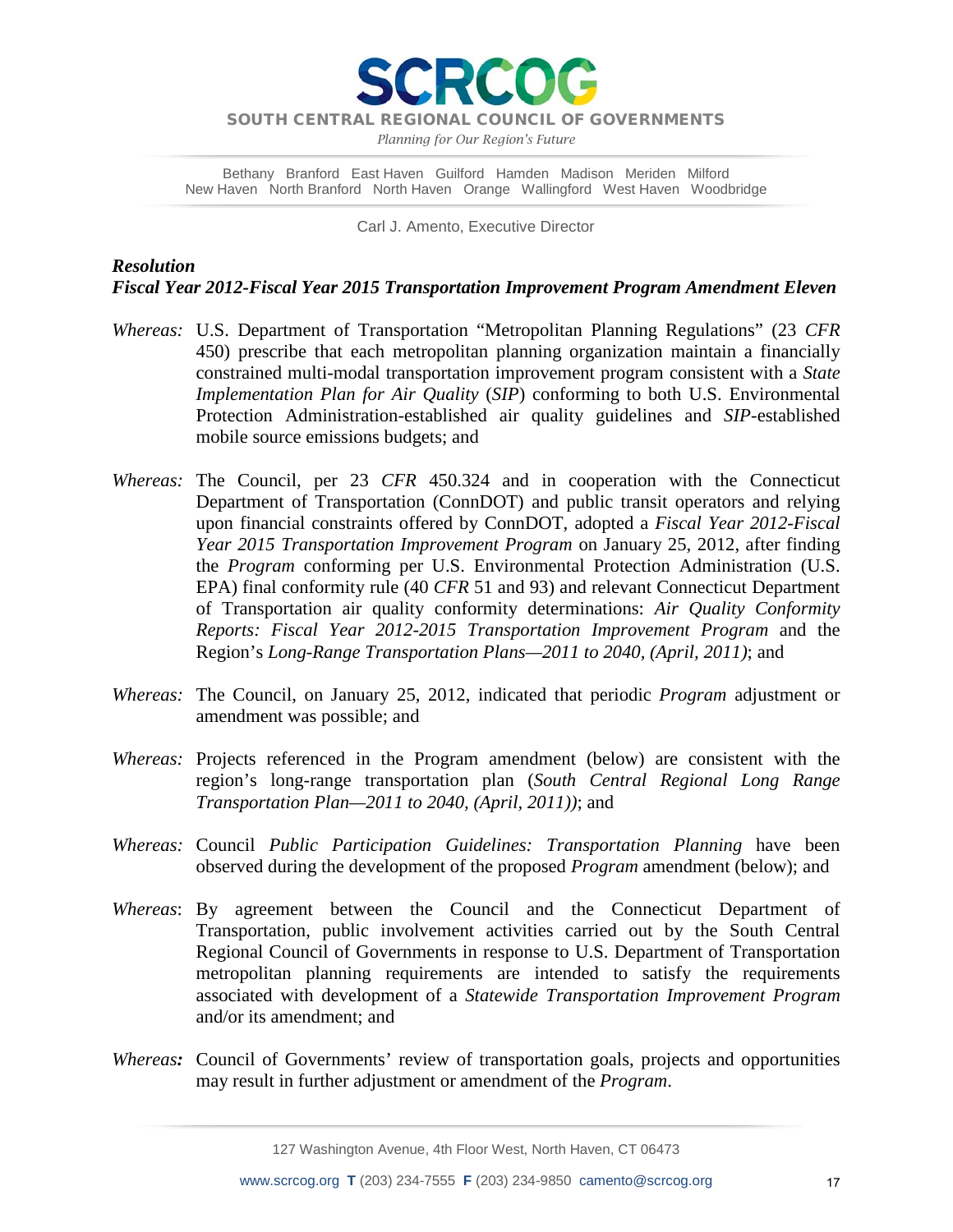

*Planning for Our Region's Future*

Bethany Branford East Haven Guilford Hamden Madison Meriden Milford New Haven North Branford North Haven Orange Wallingford West Haven Woodbridge

Carl J. Amento, Executive Director

*Resolution Fiscal Year 2012-Fiscal Year 2015 Transportation Improvement Program Amendment Eleven (continued)*

*Now, Therefore, Be It Resolved By the Council of Governments:*

The *Program Amendment Eleven* shall be transmitted to the Connecticut Department of Transportation, for inclusion in the *State Transportation Improvement Program*

The undersigned duly qualified and acting Secretary of the South Central Regional Council of Governments certifies that the foregoing is a true and correct copy of a resolution adopted at a legally convened meeting of the South Central Regional Council of Governments on **January 23, 2013**

Date: **January 23, 2013**. By:

 First Selectman Michael Freda, *Secretary* South Central Regional Council of Governments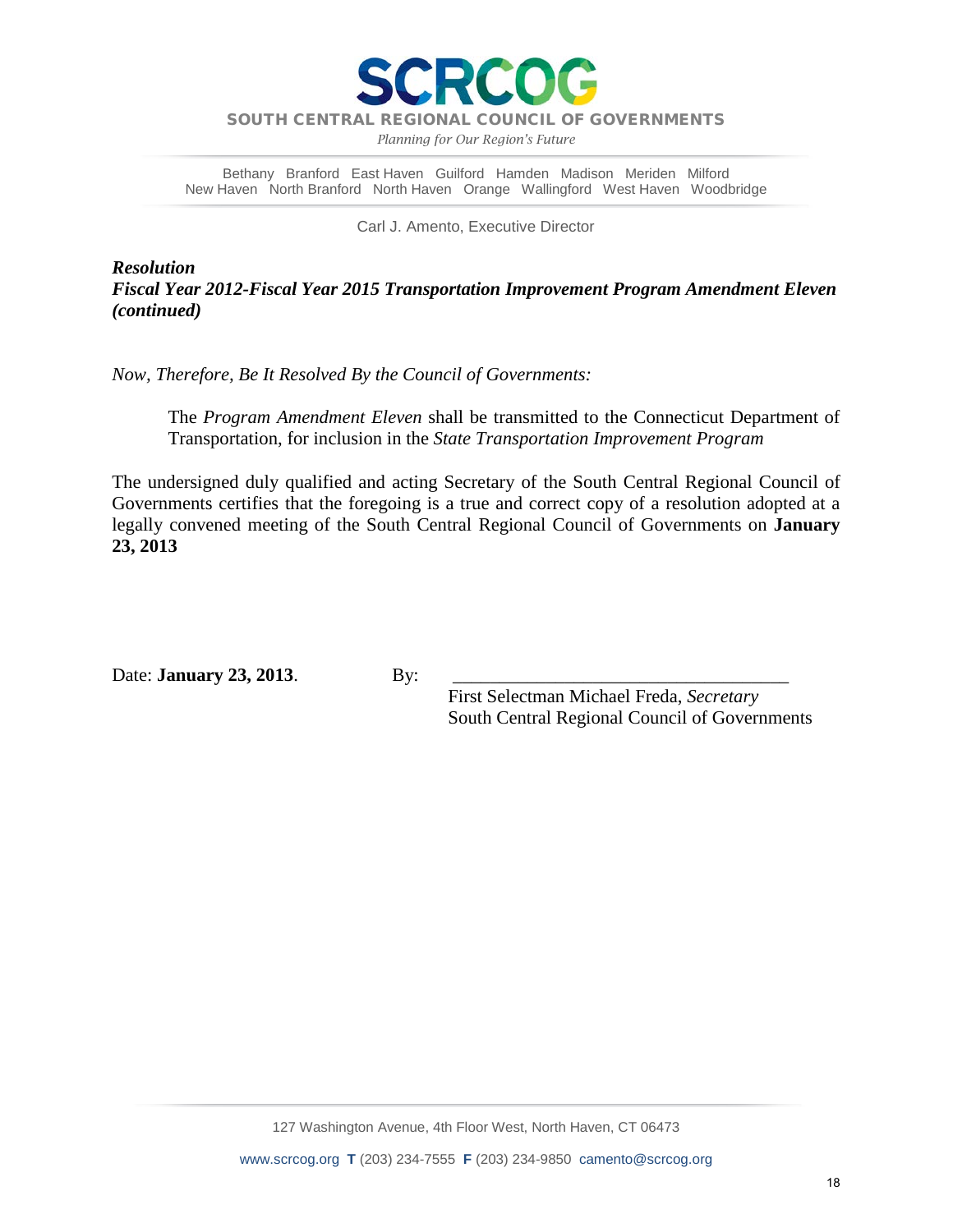

*Planning for Our Region's Future*

Bethany Branford East Haven Guilford Hamden Madison Meriden Milford New Haven North Branford North Haven Orange Wallingford West Haven Woodbridge

Carl J. Amento, Executive Director

# *Resolution*

*South Central Regional Council of Governments SCRCOG Bank Signatories*

**Whereas**: On January 23, 2013, the South Central Regional Council of Governments elected new officers for calendar year 2013, and

**Whereas**: SCRCOG by-laws identify the Chairman, Vice Chairman, Secretary, Treasurer and Executive Director as signatories on all bank accounts for the South Central Regional Council of Governments.

# **Now, therefore be resolved by the South Central Regional Council of Governments**:

Appoints John Picard, Scott Jackson, Michael Freda, Fillmore McPherson, and Carl Amento as signatories on all SCRCOG bank accounts.

# **Certificate**:

The undersigned duly qualified and acting Secretary of the South Central Regional Council of Governments certifies that the foregoing is a true and correct copy of a resolution adopted at a legally convened meeting of the SCRCOG on January 23, 2013.

Date: January 23, 2013 By:

 First Selectman Michael Freda, *Secretary* South Central Regional Council of Governments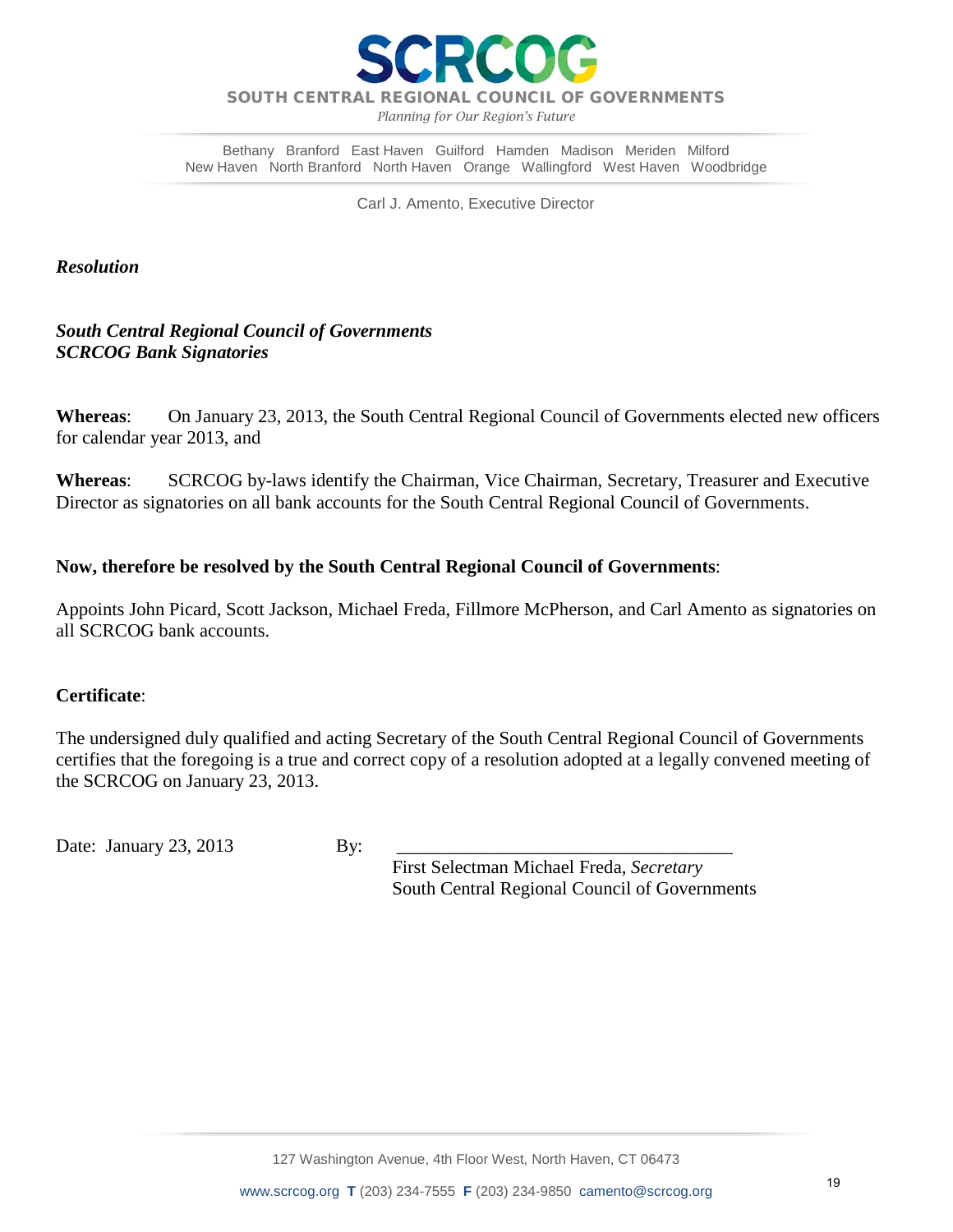

*Planning for Our Region's Future*

Bethany Branford East Haven Guilford Hamden Madison Meriden Milford New Haven North Branford North Haven Orange Wallingford West Haven Woodbridge

Carl J. Amento, Executive Director

*Resolution*

# *South Central Regional Council of Governments Authorizing Execution of Agreements with the Connecticut Department of Transportation*

**Resolved,** that the Executive Director, Carl Amento, is hereby authorized to act on behalf of the South Central Regional Council of Governments in negotiating and executing all appropriate and necessary contractual instruments with the Connecticut Department of Transportation.

Such contracts are for the purpose of obtaining financial assistance to carry on a mutually agreed upon program of transportation planning in the South Central Connecticut Region in cooperation with the Connecticut Department of Transportation for the period of July 1, 2013 through June 30, 2014.

# **Certificate**:

The undersigned duly qualified and acting Secretary of the South Central Regional Council of Governments certifies that the foregoing is a true and correct copy of a resolution adopted at a legally convened meeting of the SCRCOG on January 23, 2013

Date: January 23, 2013 By:

 First Selectman Michael Freda, *Secretary* South Central Regional Council of Governments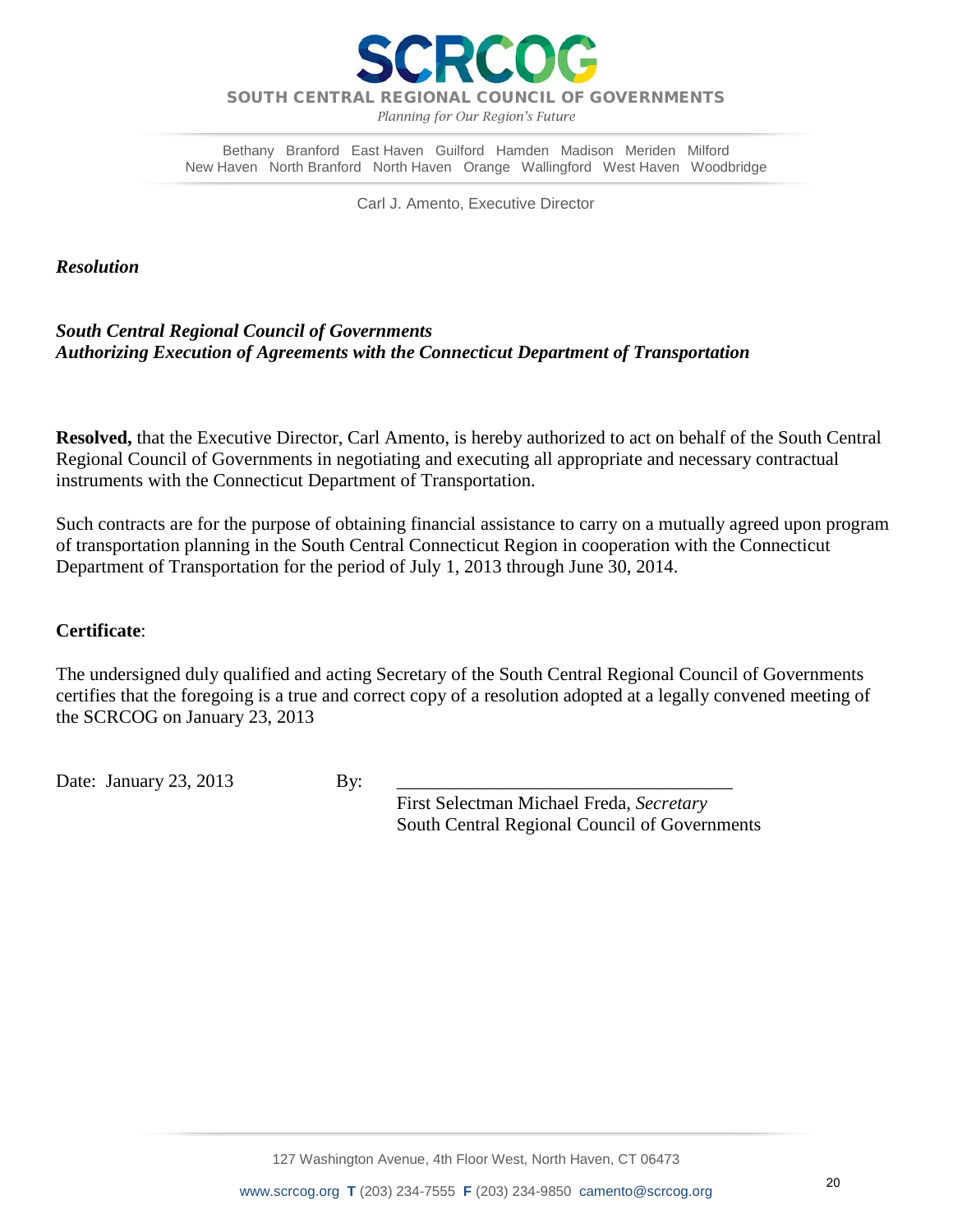$\bullet$ 



Executive Director's Report – January 14, 2013 Ginny Kozlowski

# **Brownfield Projects**

- Contract with Department of Economic and Community Development for Regional Brownfield Inventory Grant under review
- Application being prepared by the Town of Guilford for Brownfield assessment funding

# **Business Development**

- Continued regional Outreach Sessions for the 2013 Comprehensive Economic Development Strategy with affinity groups
- Executing a regional Cash Mob program to support local retailers (Madison, Guilford, Bethany, Wallingford, Milford, New Haven and East Haven held). The next location for the Cash Mob is in Hamden at Books & Co., 1/26/13
- Continuing outreach with Larry Bingaman of the RWA to identify possible economic development opportunities to attract large water consuming businesses to the region. The RWA has an excess of 10,000,000 gallons of water per day
- 12 Business Outreach Meetings
- Submitted two grant proposals to CT OPM under the Regional Incentive Program, Revenue Sharing Study and Asset Mapping Study

# **Marketing**

- Media Hits:
	- o Amtrak Arrive Magazine
		- Knights of Columbus: Joyeux Noel
		- Shore Line Trolley Museum: Winter Wonderland
		- Creative Arts Workshop: Celebration of American Crafts
	- o Travel with Kal: Ireland's Great Hunger Museum
- Inquiries:
	- o FoxCT: Holiday events
	- o Jamie McDonald, freelance writer working for PBS: Classic shops & manufacturers
	- o InFocus: Profile of New Haven
	- o Visit New England: Visitor Center information
	- o Meetings Focus Magazine: Value component of hosting meetings in Greater New Haven with image request
	- o NY Times: Images for Katz X Katz exhibit at Yale School of Art
	- o Amtrak Arrive Magazine: April events
- 2013-2014 Production of the Visitors and Cultural Guide
- Newsletters, calendar, website update and social media updates on-going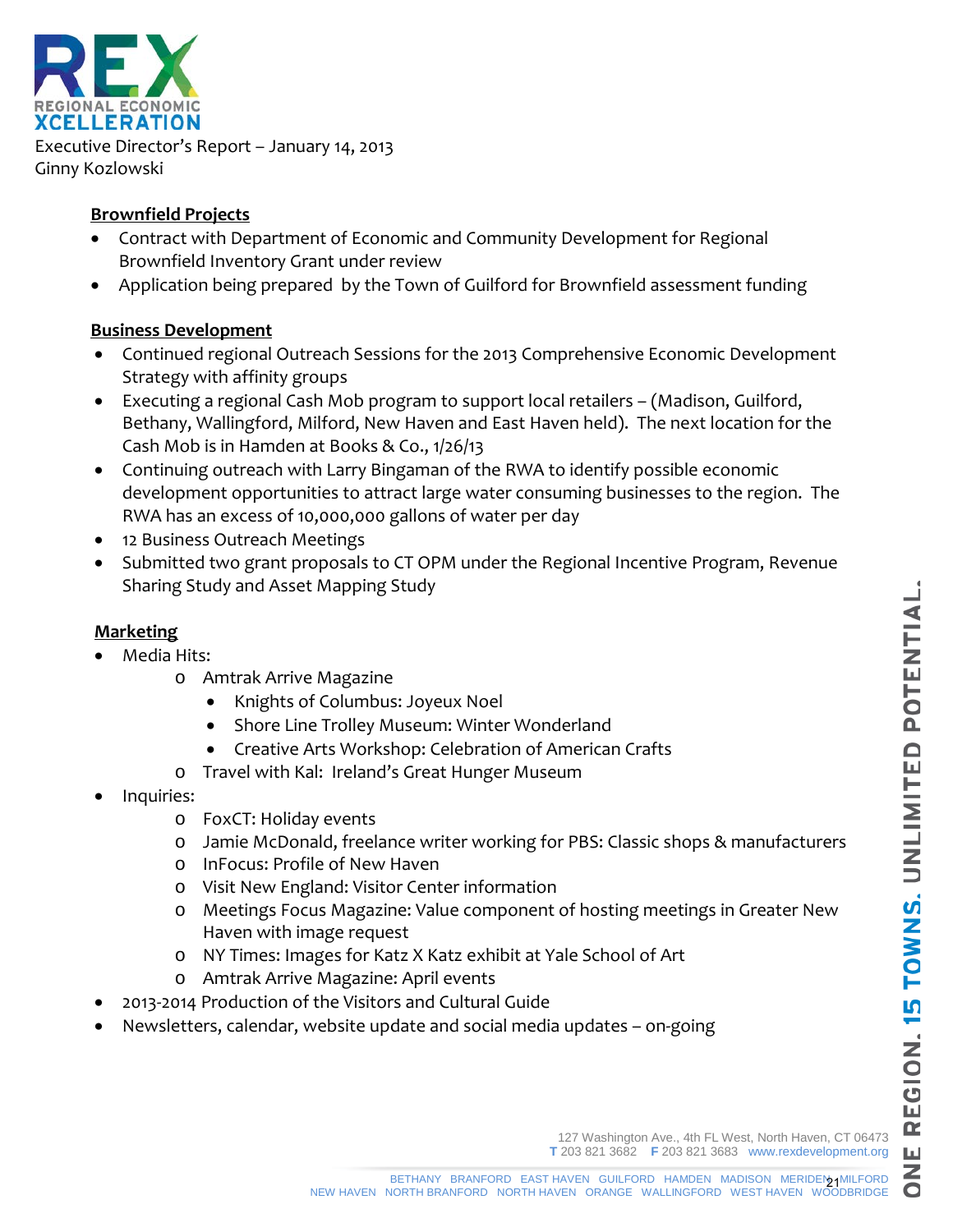| <b>Ref.</b> # | <b>Received</b> | <b>Description</b>                                                                                                                   | <b>Adjacent RPC</b><br><b>Towns</b>        | <b>Abridged RPC Action</b>                                                                                                                                                                                                                                                                       |
|---------------|-----------------|--------------------------------------------------------------------------------------------------------------------------------------|--------------------------------------------|--------------------------------------------------------------------------------------------------------------------------------------------------------------------------------------------------------------------------------------------------------------------------------------------------|
| 2.1           | 11/15/12        | City of West Haven:<br><b>Proposed Zoning Regulation</b><br><b>Amendments</b>                                                        | Orange,<br>Milford,<br>New Haven           | By resolution, the RPC has determined that<br>the proposed Zoning Regulation<br>Amendments do not appear to cause any<br>negative impacts to the towns in the South<br>Central Region nor do there appear to be<br>any negative impacts to the habitat or<br>ecosystem of the Long Island Sound. |
| 2.2           | 11/27/12        | City of Milford:<br><b>Proposed Zoning Regulation</b><br>Amendment to Substantial<br>Damage Definition (Article<br>XI, Section 11.2) | Orange<br>West Haven                       | By resolution, the RPC has determined that<br>the proposed Zoning Regulation<br>Amendments do not appear to cause any<br>negative impacts to the towns in the South<br>Central Region nor do there appear to be<br>any negative impacts to the habitat or<br>ecosystem of the Long Island Sound. |
| 2.3           | 11/28/12        | Town of Branford:<br><b>Proposed Zoning Regulation</b><br><b>Amendments</b>                                                          | East Haven,<br>Guilford,<br>North Branford | By resolution, the RPC has determined that<br>the proposed Zoning Regulation<br>Amendments do not appear to cause any<br>negative impacts to the towns in the South<br>Central Region nor do there appear to be<br>any negative impacts to the habitat or<br>ecosystem of the Long Island Sound. |
| 2.4           | 12/10/12        | Town of Clinton:<br>Proposed Zoning Regulation<br>Amendments to Flood Hazard<br>Zone (Section 17)                                    | Madison                                    | By resolution, the RPC has determined that<br>the proposed Zoning Regulation<br>Amendments do not appear to cause any<br>negative impacts to the towns in the South<br>Central Region nor do there appear to be<br>any negative impacts to the habitat or<br>ecosystem of the Long Island Sound. |

**December 13, 2012 Action Table**